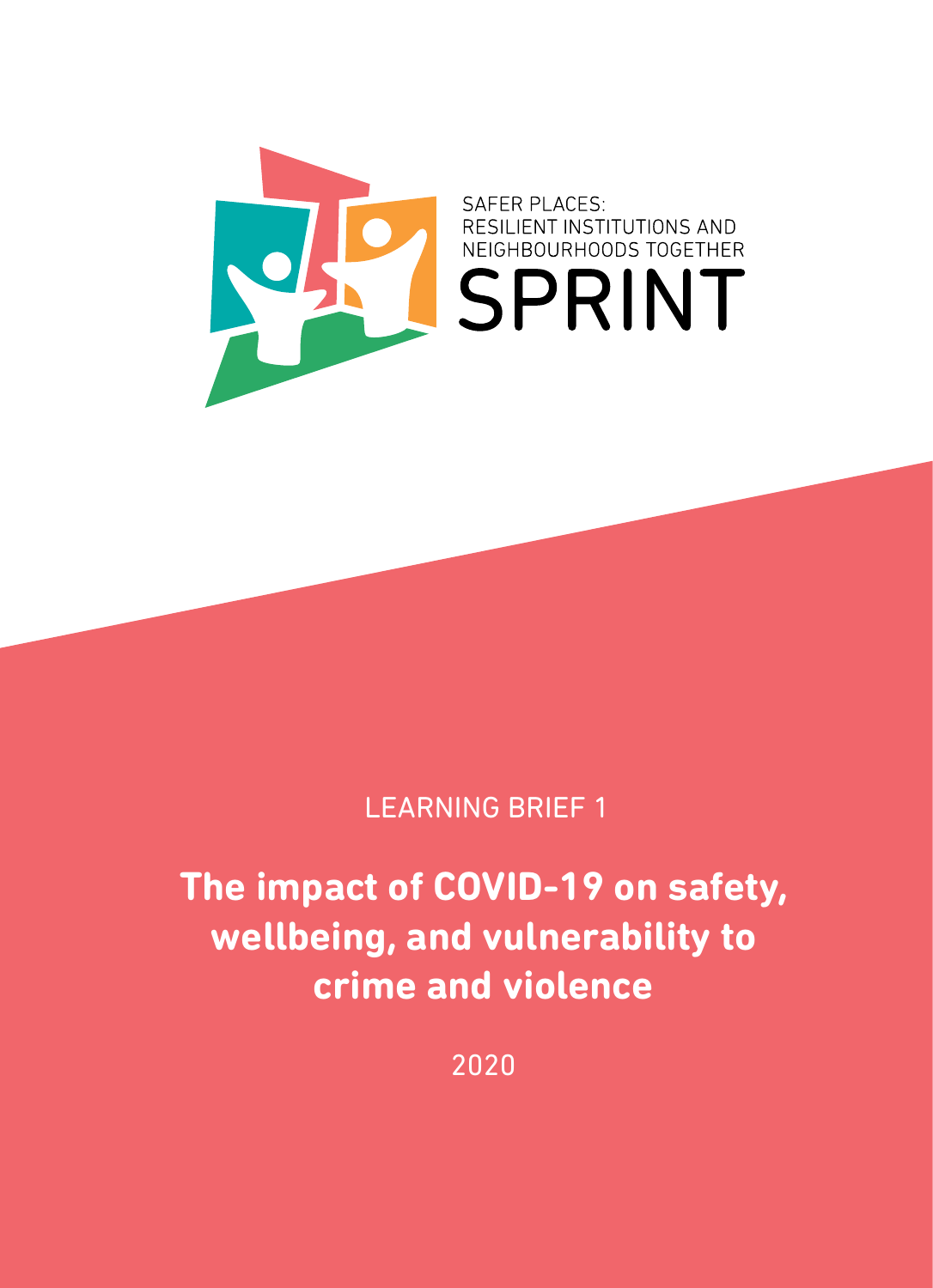

An initiative of the South African German Development Cooperation:



Implemented by:



The intelligence of change



VIOLENCE<br>PREVENTION<br>THROUGH URBAN<br>UPGRADING

Published in May 2021 by Isandla Institute. Design: Gaelen Pinnock | www.polygram.co.za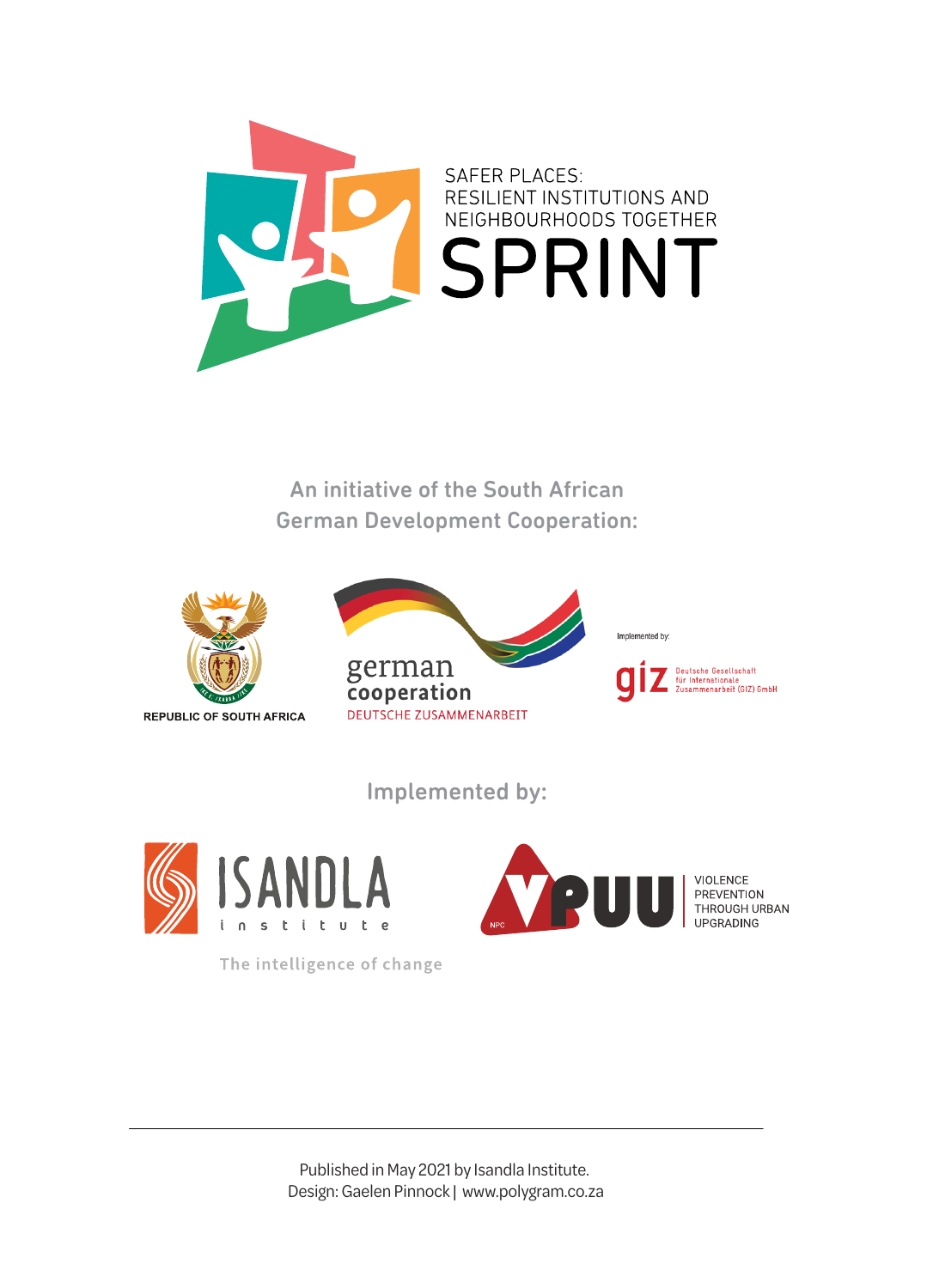## **CONTENTS**

| Summary <b>Commission Commission Commission</b>                                             | 03 |
|---------------------------------------------------------------------------------------------|----|
|                                                                                             | 05 |
| Our vision                                                                                  | 05 |
| Our three pathways                                                                          | 08 |
| Learning Network members                                                                    | 08 |
| The Learning Journey                                                                        | 09 |
| The impact of COVID-19 on safety,<br>wellbeing, and vulnerability to<br>crime and violence: | 11 |
| Violence and Crime in South<br>Africa                                                       | 11 |
| The impact of COVID-19                                                                      | 12 |
| Civil Society's response to<br>COVID-19                                                     | 16 |
| Key Messages 21                                                                             |    |
| Conclusion 23                                                                               |    |
| References 24                                                                               |    |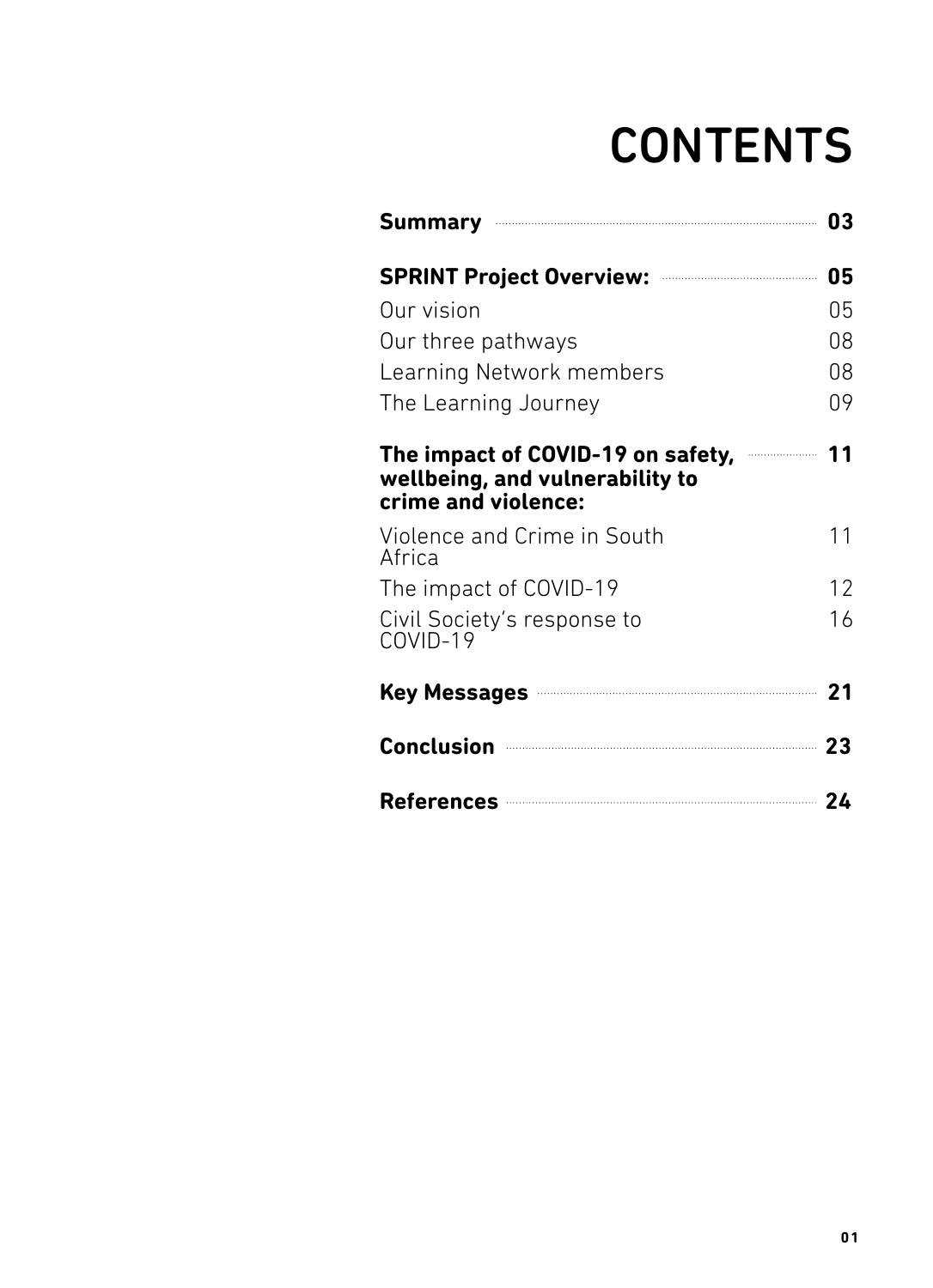The Learning Network exchange sessions are an opportunity for civil society organisations (CSOs) who have a wealth of knowledge, commitment and experience, to collectively grapple with urgent responses and the longterm systemic, programmatic, and institutional changes required in addressing violence and crime prevention. Each learning brief is a short thematic write-up including research and key discussion points raised in the session.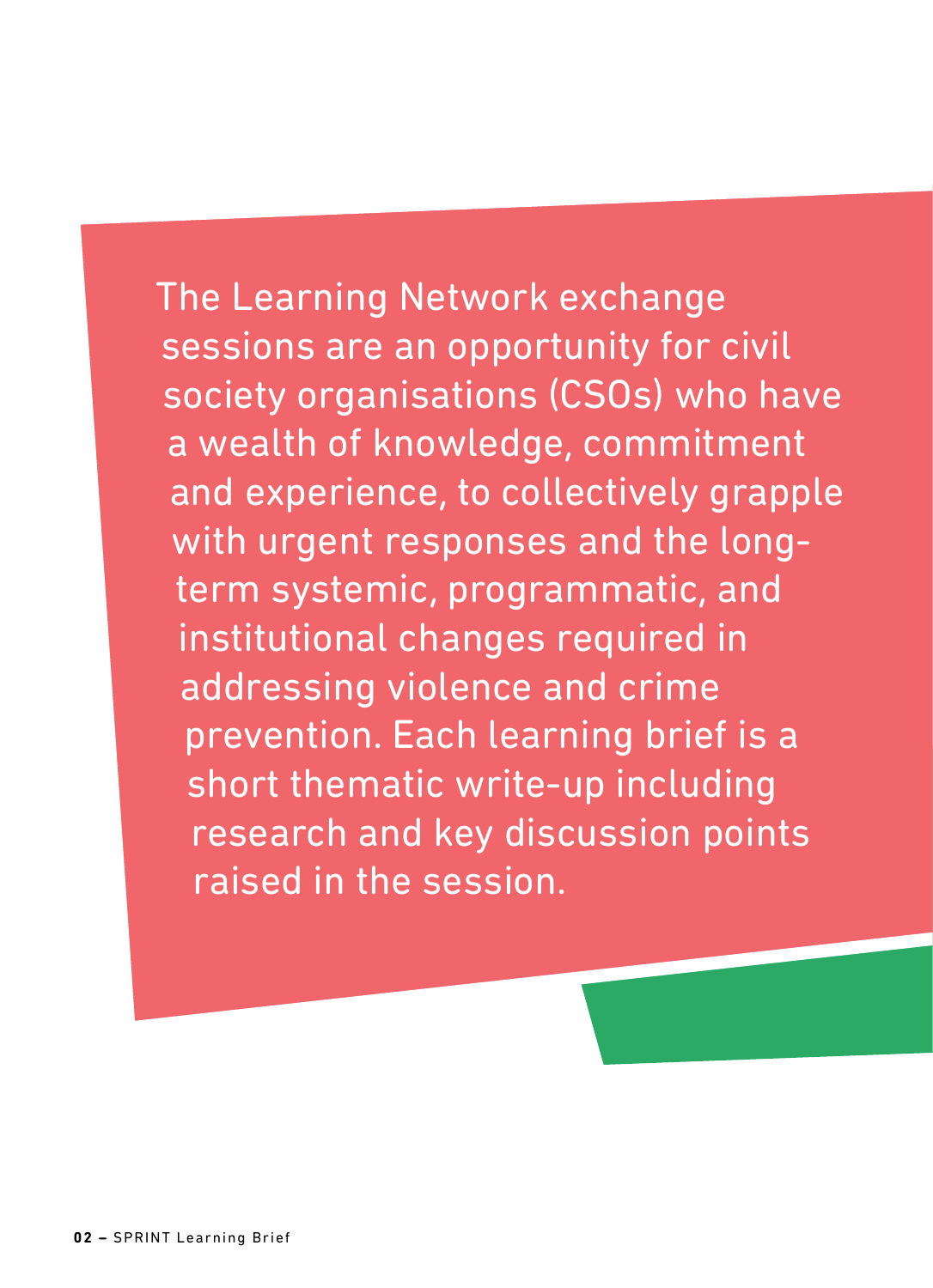## SUMMARY

#### **This is the first in a series of learning briefs produced by Isandla Institute under the Safer Places: Resilient Institutions and Neighbourhoods Together (SPRINT) Project.**

The SPRINT Project is a joint initiative of the South African-German Development Cooperation with the support of the GIZ – Inclusive Violence Prevention Programme, implemented by Isandla Institute and Violence Prevention through Urban Upgrading (VPUU NPC). It was conceptualised in response to the COVID-19 pandemic to assist selected communities across South Africa with building resilience.

This first brief is the result of the session entitled "The impact of COVID-19 on safety, wellbeing, and vulnerability to crime and violence held on 05 November 2020." It includes an overview of the SPRINT project, the nature of violence and crime in South Africa, and some reflections and lessons on the impact of, and response to, COVID-19 by Civil Society Organisations (CSOs).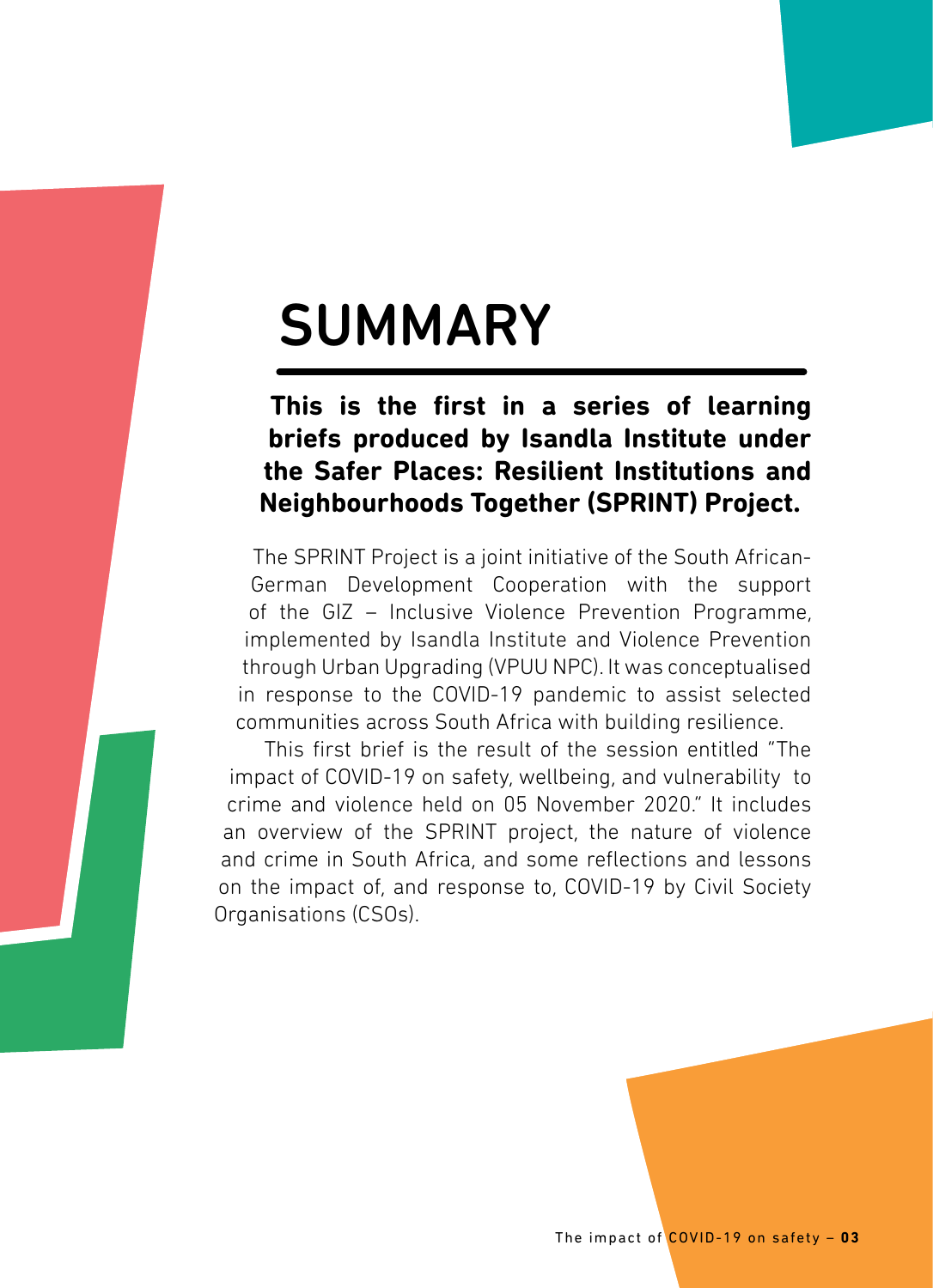The SPRINT Project was conceptualised to assist selected communities across the country with building resilience in response to the COVID-19 pandemic.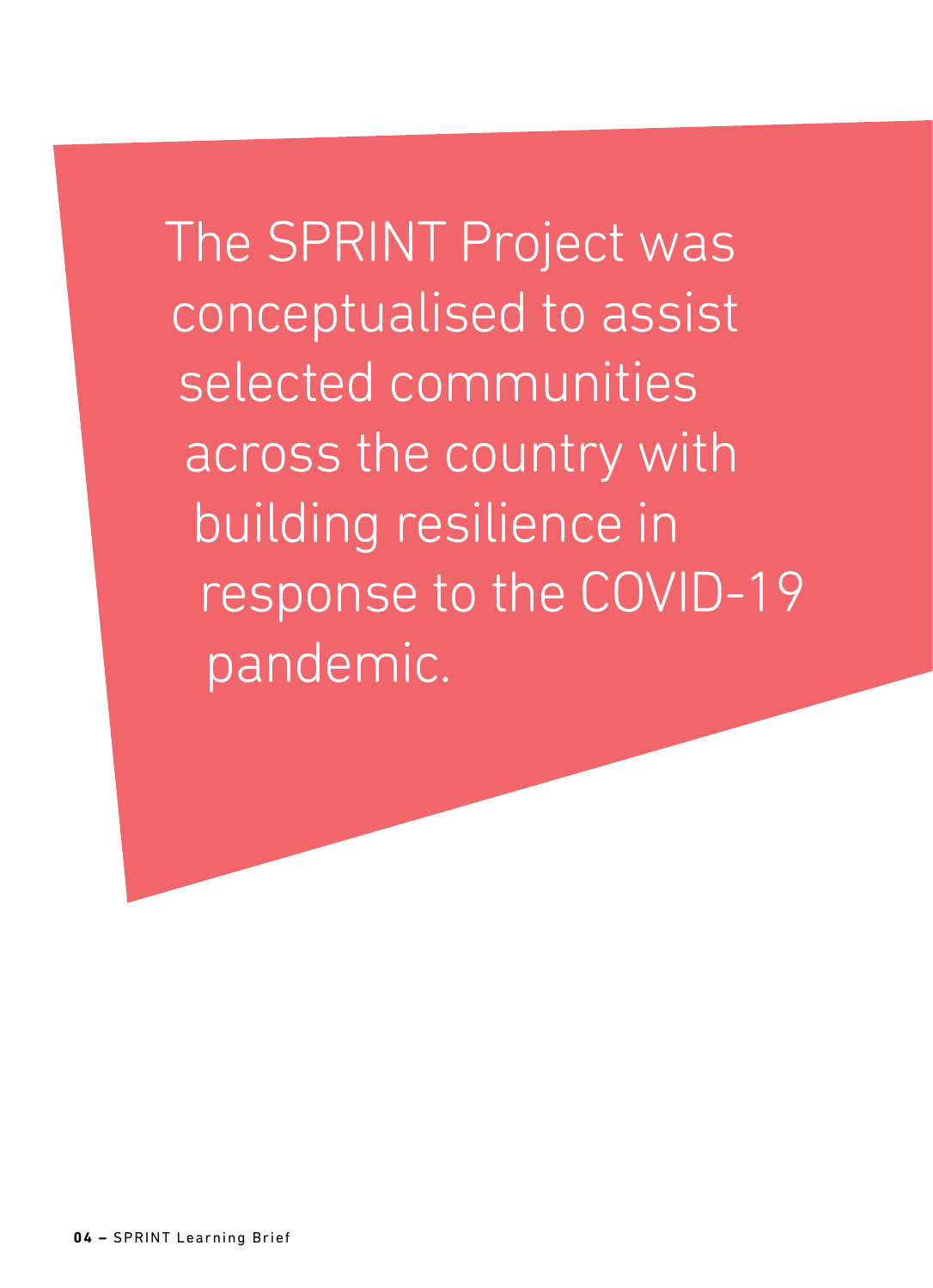## SPRINT PROJECT **OVERVIEW**

**This is the first in a series of learning notes produced by Isandla Institute under the Safer Places: Resilient Institutions and Neighbourhoods Together (SPRINT) Project. The SPRINT Project was conceptualised to assist selected communities across the country with building resilience in response to the COVID-19 pandemic.** 

The devasting impact of the COVID-19 pandemic in South Africa has amplified risk factors for violence and crime in vulnerable communities. As such, there is a need for the upscaling of targeted, area-based interventions that promote violence and crime prevention, and the use of area-based violence prevention intervention (ABVPI) tools. The SPRINT Project is an opportunity to grow capacity in the utilisation of these tools and help foster a conducive context for implementation.

## OUR VISION

Ultimately, the long-term vision of the SPRINT Project is to have effective area-based violence and crime prevention approaches integrated into the development and management of vulnerable urban communities. To that end, our four key objectives are as follows: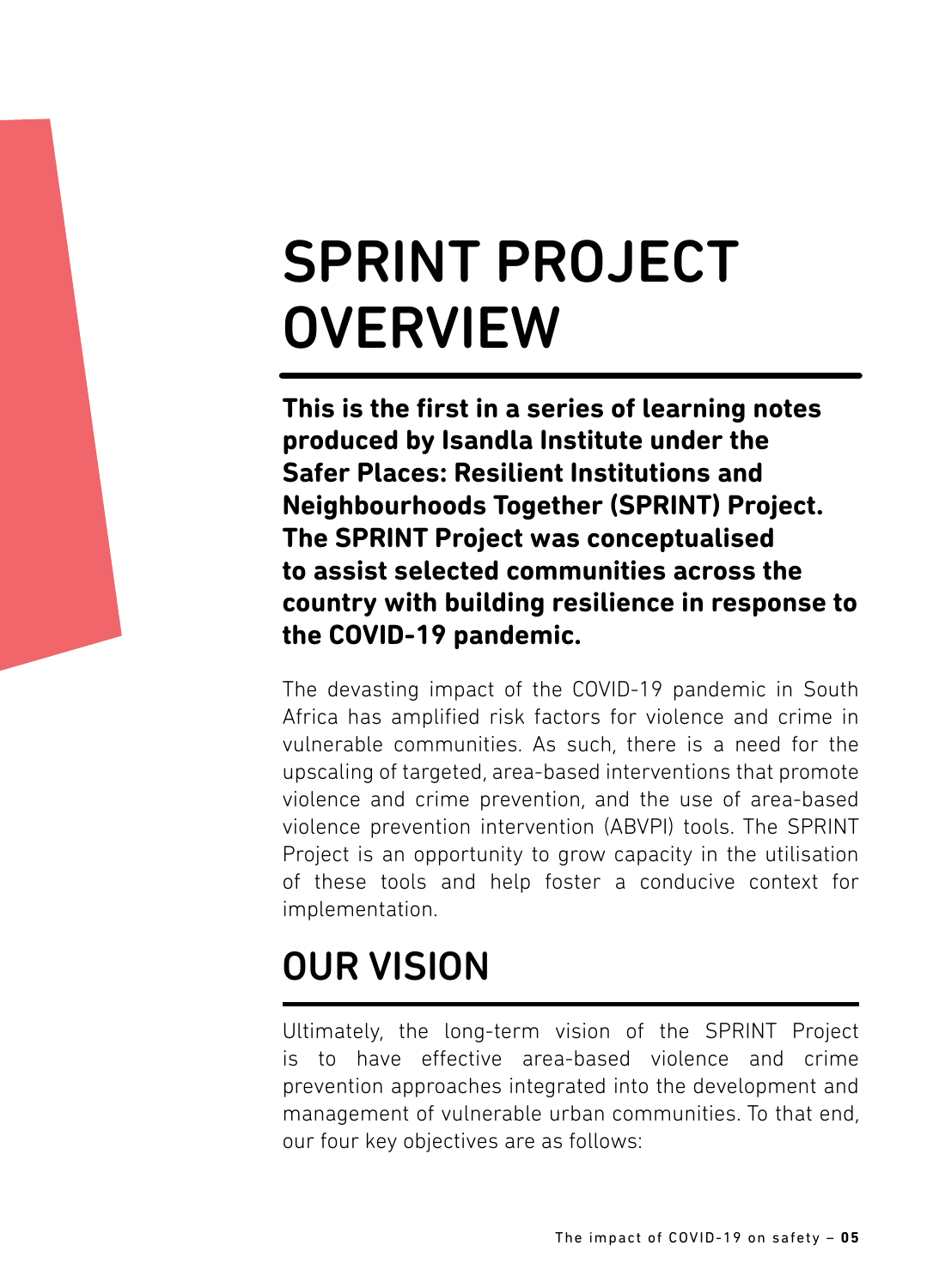To further develop the violence and crime prevention knowledge built up within the South African German Development Cooperation and its partners since 2012 and to work around area-based violence and crime prevention interventions through facilitating its practical implementation.

**Our key** 

**1**

**4**

To mobilise local violence prevention intervention thinking, in order to address community violence and crime challenges exacerbated by the COVID-19 pandemic.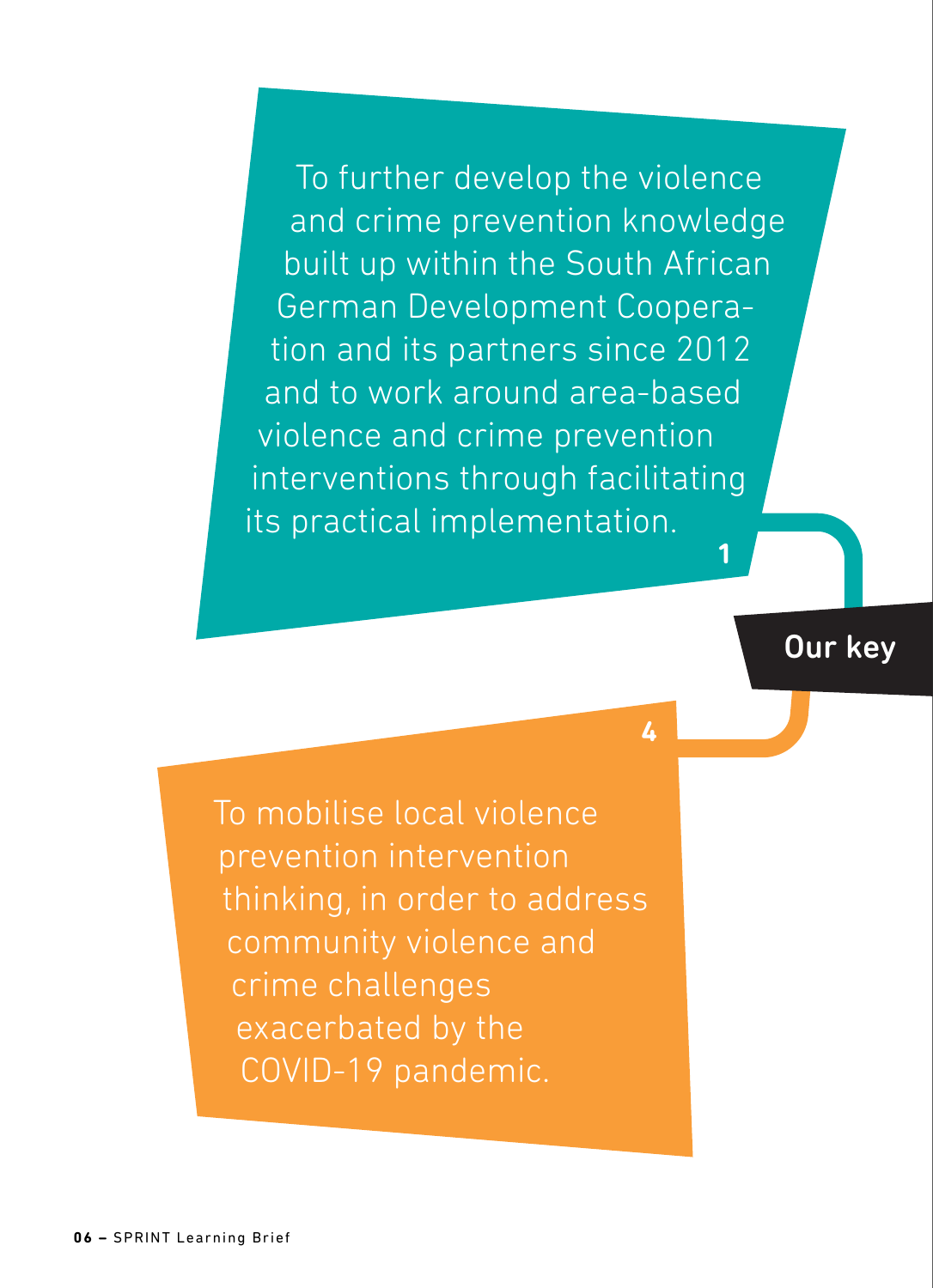To ensure that the knowledge, tools and practices developed by the South African German Development Cooperation and their collaborators in the field of area-based violence prevention are shared with a wide range of stakeholders.

#### objectives

**3**

**2**

To embed area-based integrated violence prevention intervention approaches institutionally within relevant national government departments, within key municipalities and within civil society to ensure sustainability.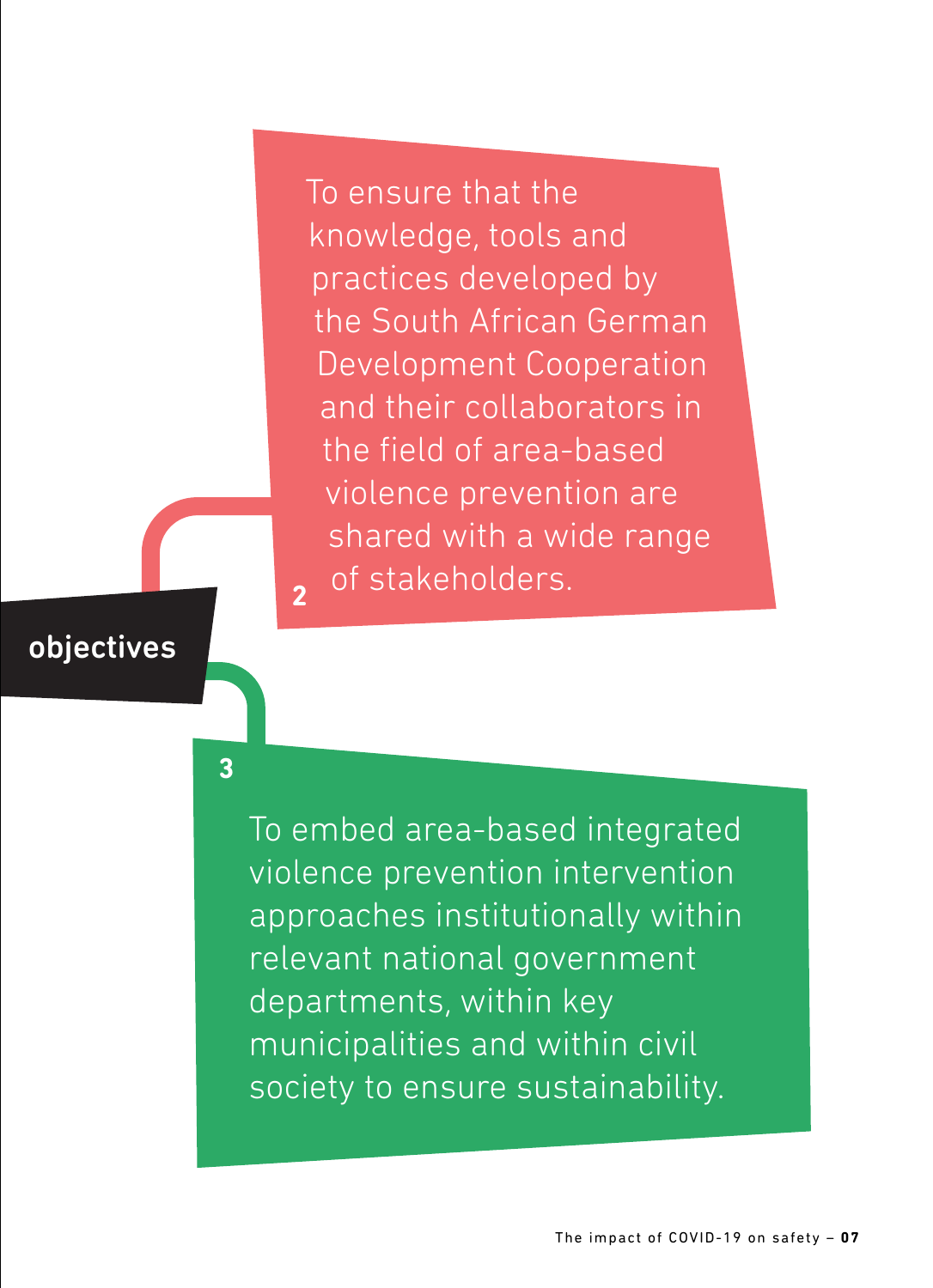## OUR THREE PATHWAYS

The SPRINT Project has two distinct, but inter-related, pathways which work towards the third pathway, the institutionalisation of effective area-based violence and crime prevention approaches integrated into the management of vulnerable, urban communities.

The Learning Network pathway consists of CSOs and includes organisations from across the built environment, youth development, violence and crime prevention, and gender-based violence prevention sectors. The Learning Network creates opportunities for peer exchanges through regular network meetings; the creation of learning and advocacy documentation; as well as multi-stakeholder engagements with other CSOs, municipalities, and national government departments and agencies; to share knowledge drawn from the experiences of participating organisations.

The Laboratory pathway involves capacity-building processes with participating municipalities and CSOs; an in-depth situational analysis of four sites; and handson mentoring support with two specific sites with the implementation of a Community Development Fund. It focuses on co-designing and implementing practical, areabased solutions to violence-related challenges.

Finally, the Institutionalisation pathway aims for active engagement in advancing area-based violence and crime prevention approaches through sustained policy, support, and resources. Key in this pathway is the project's Steering Committee led by the Department of Cooperative Governance (DCoG) who together with the Department of Human Settlements (DHS) as well as National Treasury and SALGA oversee and endorse this initiative.

### **I FARNING NETWORK MEMBERS**

The Learning Network is constituted by a group of CSOs working in the human settlement and safer communities sectors. Representatives are based across South Africa including Durban, Cape Town, Pretoria, and Port Elizabeth. For some members, violence and crime prevention is a central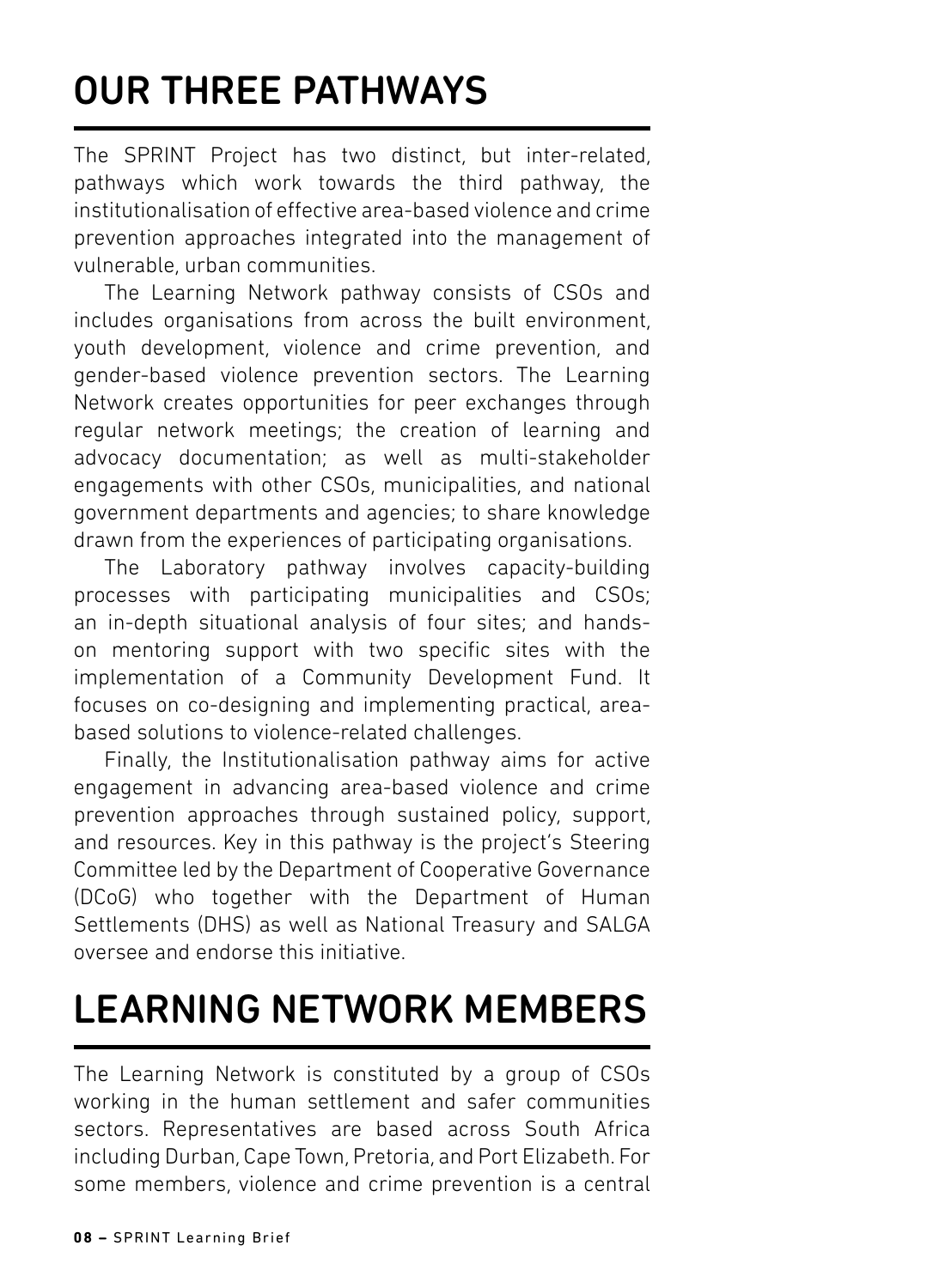focus of their work, for others this is a new or emerging framework. Learning Network members see this as a chance to share their own experiences and good practice, to learn from one another, and to take what is discussed back into their work.

### THE LEARNING JOURNEY

This initiative will contribute to strengthening and empowering a Learning Network amongst already well-established CSOs, working closely with municipalities and other partners to apply approaches and tools for violence prevention through urban upgrading, in line with the objectives of the Integrated Urban Development Framework and other relevant policy frameworks, particularly in the human settlement and safer communities sectors.

It will enhance their capacity through training, structured exchanges, and knowledge dissemination and support municipalities with the implementation of area-based interventions that promote the building of safer communities. This will ease risk factors for, and build protective factors against violence and crime through co-creation and improved ownership in selected areas. Such interventions entail a package of social, economic, and infrastructural interventions, including the promotion of opportunities, especially for young people.

The Learning Network will progress through a series of discussions. This thematic journey is conceptualised in two parts. The first is context setting and contextual which relates to COVID-19, its impact on neighbourhoods, and implications for violence prevention interventions. The second part focuses on institutions and systems needed to implement violence prevention interventions including issues of partnership and resourcing. The diversity of participants within the Learning Network and their varied experiences, knowledge and expertise offer a deliberate and unique cross-section of CSOs and is central to the success of the Learning Network. Each learning brief is a short thematic write-up including research and key discussion points raised in the session.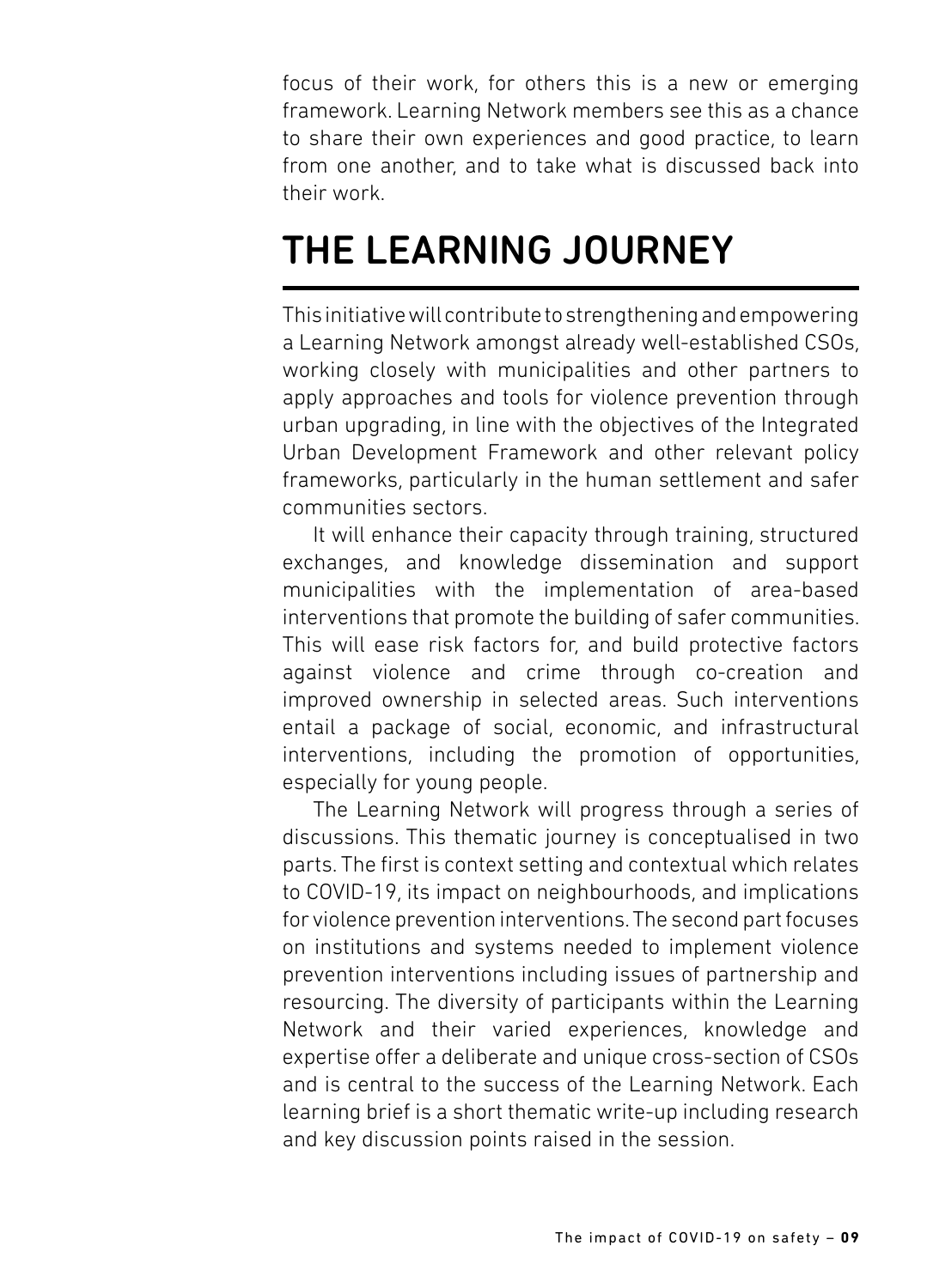"Safety of public spaces and within communities impacts profoundly on the mobility and quality of life of citizens and their opportunities to participate in public life and developmental processes. With each year that violence remains prevalent, the number of South Africans who have experienced and witnessed violence increases, and so does the extent of national trauma. This has serious consequences on the health system, our ability to build a cohesive national identity, and our ability to raise a new generation of safe and healthy children."

(Saferspaces. 2020)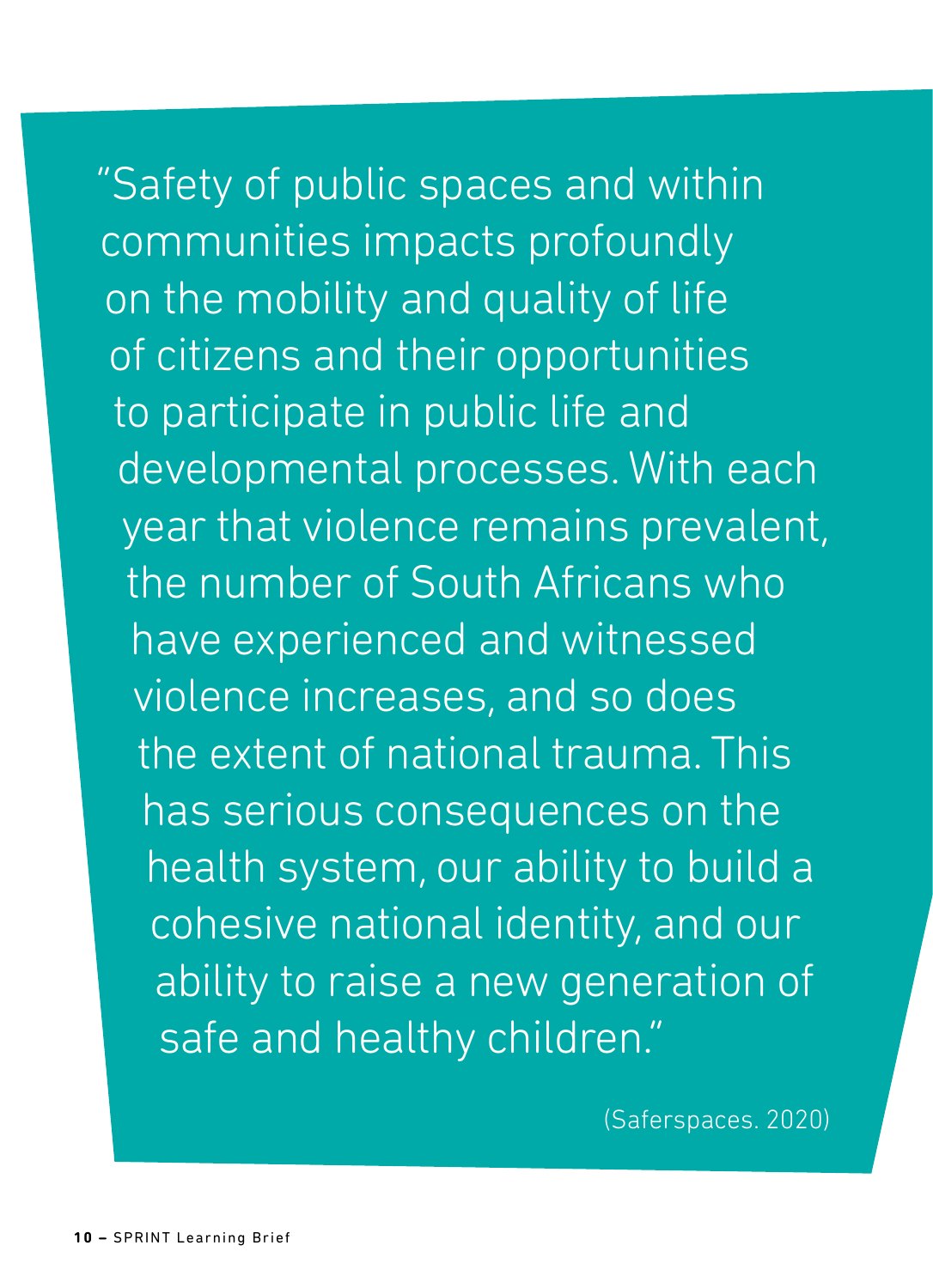## THE IMPACT OF COVID-19 ON SAFETY, WELLBEING, AND VULNERABILITY TO CRIME AND VIOLENCE

### VIOLENCE AND CRIME IN SOUTH AFRICA

One of the ways that underlying issues of poverty and inequality are evident in South Africa is the prevalence of violence and crime. Violence and crime are articulated in different ways. It can be difficult to have the full picture of the state of crime and violence in South Africa, especially regarding some crimes which tend to be under-reported. However, the impact of crime and violence is widespread and includes pain and trauma, economic loss, eroding social cohesion, unfulfilled human potential, and a national psyche of fear.

According to Hellmann (2020), we understand that violence and crime stem from a complex web of risk factors including substance abuse, fragmented families, social inequality, lack of support and nurturing, amongst others. South Africa has developed a progressive and enabling policy framework for prevention as articulated across the the South African Constitution, the White Paper for Safety and Security (WPSS), the Integrated Urban Development Framework (IUDF), and the recent National Strategic Plan for Gender-Based Violence and Femicide (NSP GBVF).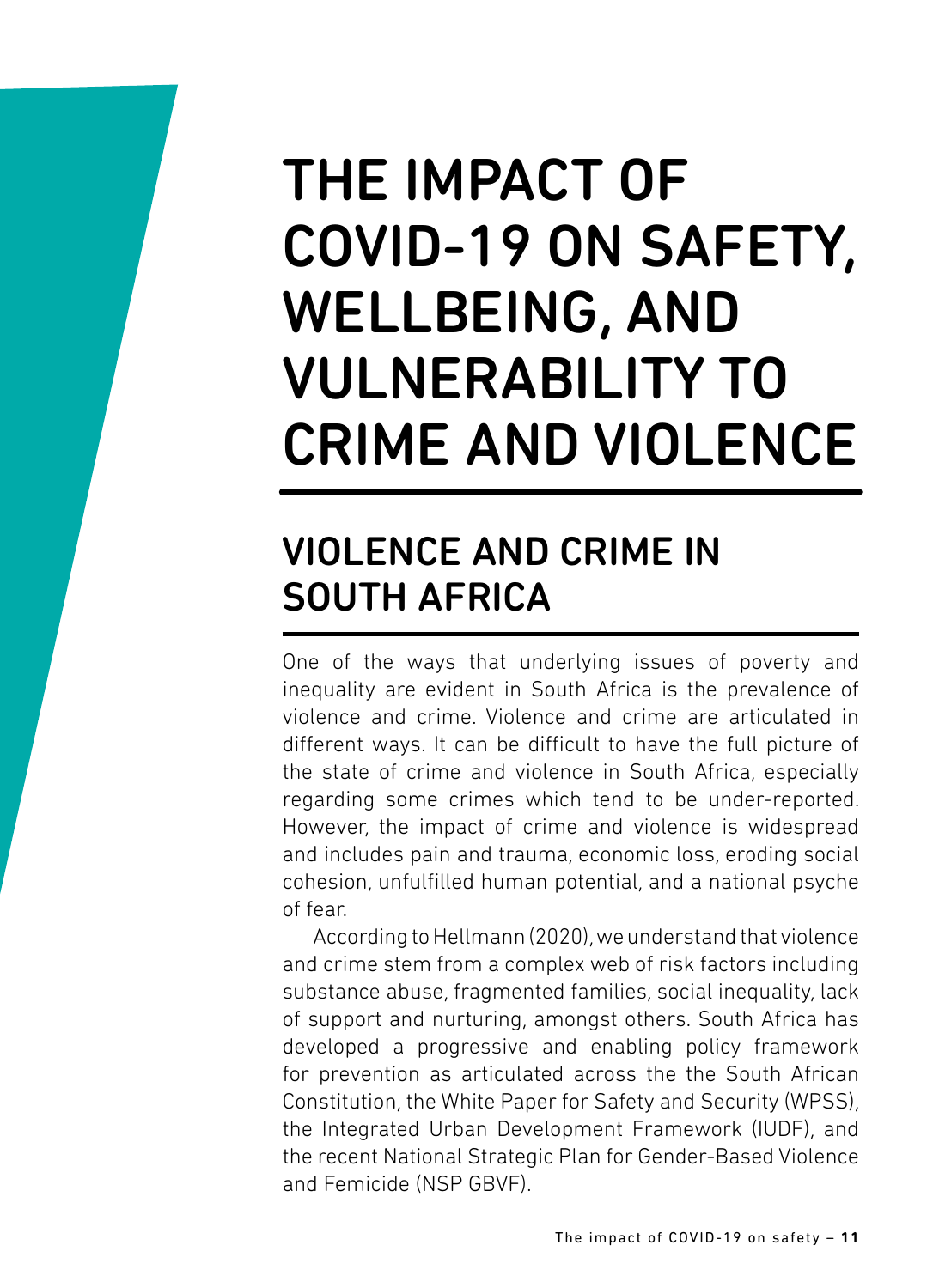Despite this, violence prevention is not systematically and holistically prioritised and criminal justice-focused responses are still predominant.

COVID-19 has exacerbated many of the underlying stressors that lead to violence and crime, this includes the stress of the loss of livelihoods and life, frustration over inadequate access to services and during lockdown, increased pressure in childcare and tending to the sick, and stress of living in a time of great change and uncertainty. This has the crigical change and checktainty. This has been racine, compounded by the initialised army patrolling some neighbourhoods. Their task was to enforce regulations and in some instances, they did so violently. There were instances where police or security personnel in the employ of the state engaged in violent crackdown (against perceived illegal behaviour) against regulations. the field of area based of an



#### **Militarised response**

There were situations where police or security personnel in the employ of the state engaged in a violent crackdown (against perceived illegal behaviour) against regulations. An example of this is the case brought by the South African Human Rights Commission and Housing Assembly against the City of Cape Town, citing examples from Khayelitsha, Ocean View, and Hangberg where law enforcement and the city's anti-landinvasion unit (ALIU) had evicted people and torn down their homes during lockdown level 3 (Kiewit. 2020)

### THE IMPACT OF COVID-19

December 2019, the World Health Organisation reported the 2019 novel coronavirus or COVID-19. By January 2020, WHO had declared the COVID-19 outbreak a "Global Health Emergency of International Concern", and by March 2020 it was declared a "Global Pandemic". As the international infection rate and the death toll climbed, scientists and doctors searched for treatments and cures while healthcare systems across the world heaved to respond to the sick. Global trade and delivery chains flexed, the travel industry was grounded and social media was flooded with origin theories and images of empty streets around the world.

> By the end of 2020, over 79 million cases of COVID-19 were recorded worldwide resulting in 1.7 million deaths (WHO 2020). While COVID-19 vaccines have been developed and are being rolled out across the world, the impact of the pandemic will be long-lasting.

To mobilise local violence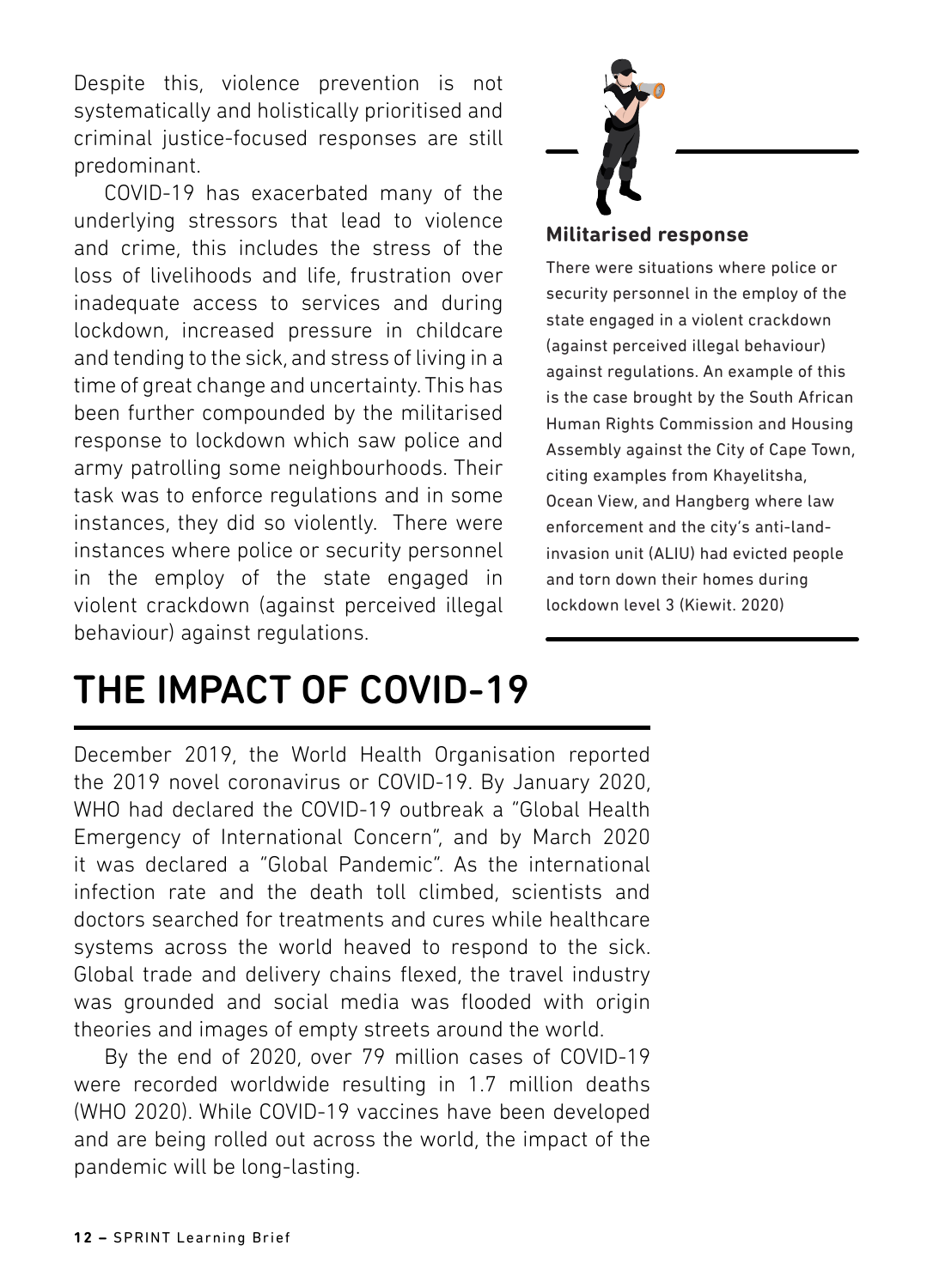South Africa entered its first hard lockdown (Alert level 5) from midnight 26 March 2020, coinciding with a downgrade by Moody's Investors Service. As the country with the highest number of cases recorded on the African continent, it is evident that South Africa has been hit hard by COVID-19. The pandemic and its resulting impacts have placed pressure on several already strained services, disproportionally impacting the most vulnerable where it has been evident that inequality affects availability, access, and quality of services. This has been further compounded in instances where, for example, fear of contracting COVID-19, transport issues, or concerns about the availability of medication meant that people were not accessing health care.

"Social comorbidities - those rooted in South Africa's wide levels of income, spatial, gender, racial and wealth inequality - play as important, or more important, a role as physical comorbidities such as diabetes and heart disease, resulting in the already-vulnerable being hardest hit" (Osborne and Choga. 2020).

The dynamic nature of the COVID-19 pandemic and the complex nexus of emerging and amplified development issues has meant that responses have to be integrated,

The pandemic and its resulting impacts have placed pressure on several already strained services, disproportionally impacting the most vulnerable where it has been evident that inequality affects availability, access, and quality of services.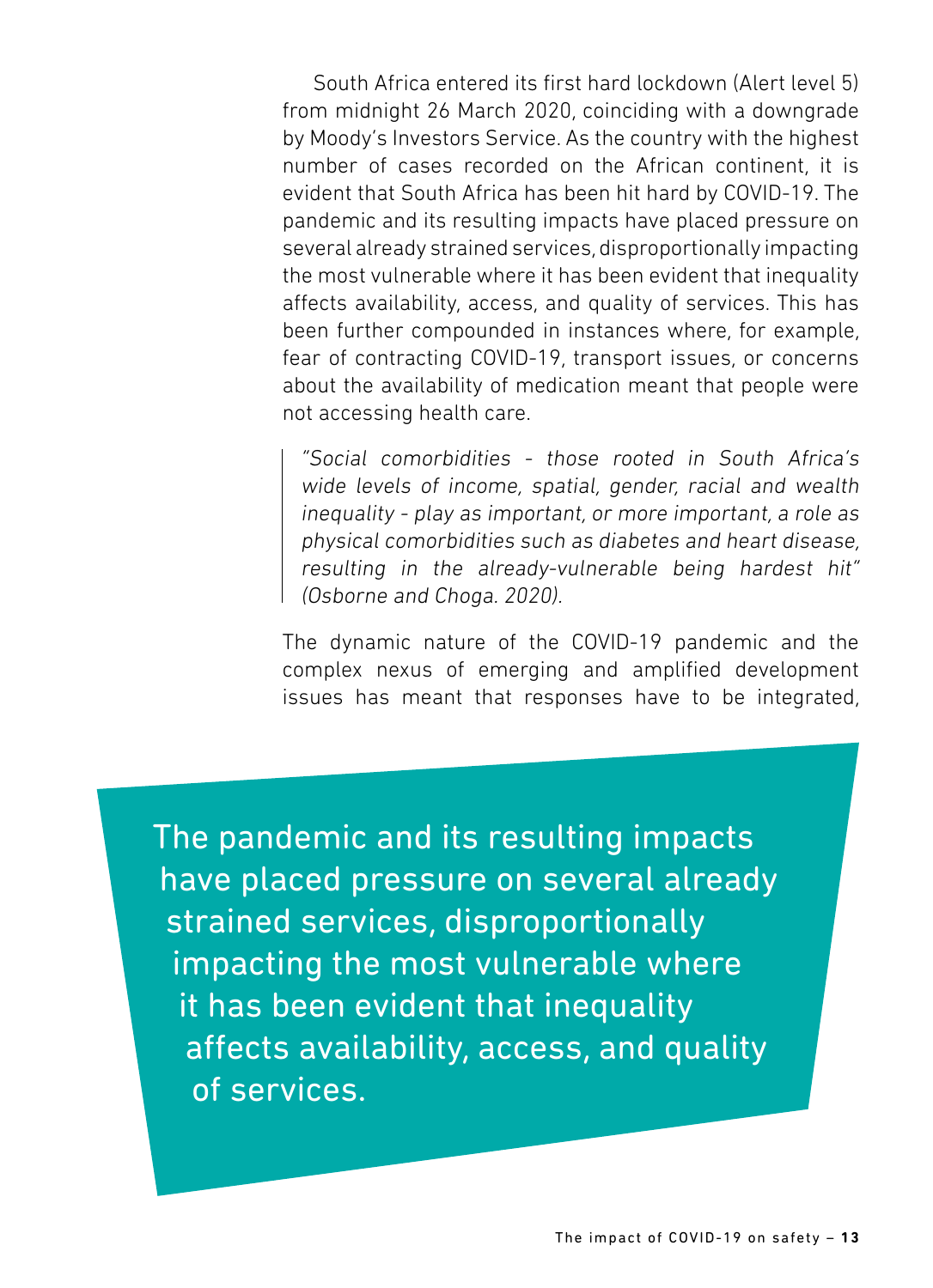dynamic, and simultaneously responsive and anticipatory. As a consequence, we see a need for more spatially targeted interventions which meet identified needs. While it has been a period of much support, solidarity, and, in some instances, humour; it has also been a time of great uncertainty, struggle, and loss.

 "South Africa was initially praised for getting ahead of the pandemic by beginning preparations before cases were confirmed, and instituting a strict lockdown early on, which initially appeared to halt transmissions. However, the government failed to institute adequate measures to safeguard people's incomes, protect their wellbeing, and support the economy; the socioeconomic impact swiftly outweighed the impact of the virus itself" (Osborne and Choga. 2020).

In a joint statement (2020), International Labour Organisation (ILO), Food and Agricultural Organisations (FAO), International Fund for Agricultural Development (IFAD), and the World Health Organisation discussed some of the impacts of COVID-19 globally, which were seen mirrored in South Africa. This includes an unprecedented, sometimes devastating, challenge to the systems which sustain human life including food, health, education, and livelihoods. In South Africa, this challenge was compounded by the weaknesses already existing in these systems leaving many sick, hungry, not working, and without access to adequate support and services.

In July 2020, Jain, Budlender, Zizzamia, and Bassier released a working paper examining the National Incomes Dynamics Study: Coronavirus Rapid Mobile Survey (NIDS CRAM) data to better understand the impacts of COVID-19 in South Africa. They observed a 40% decrease in active employment in South Africa. In almost half of these instances, the job losers did not expect to return to their jobs. They also found that "women, those with lower levels of education, those in manual occupations, informal workers, and the poor face the greatest net employment losses" (2020:2).

During lockdown there were reports of increased genderbased violence throughout South Africa. In April 2020, the Police Ministry reported that the police had received over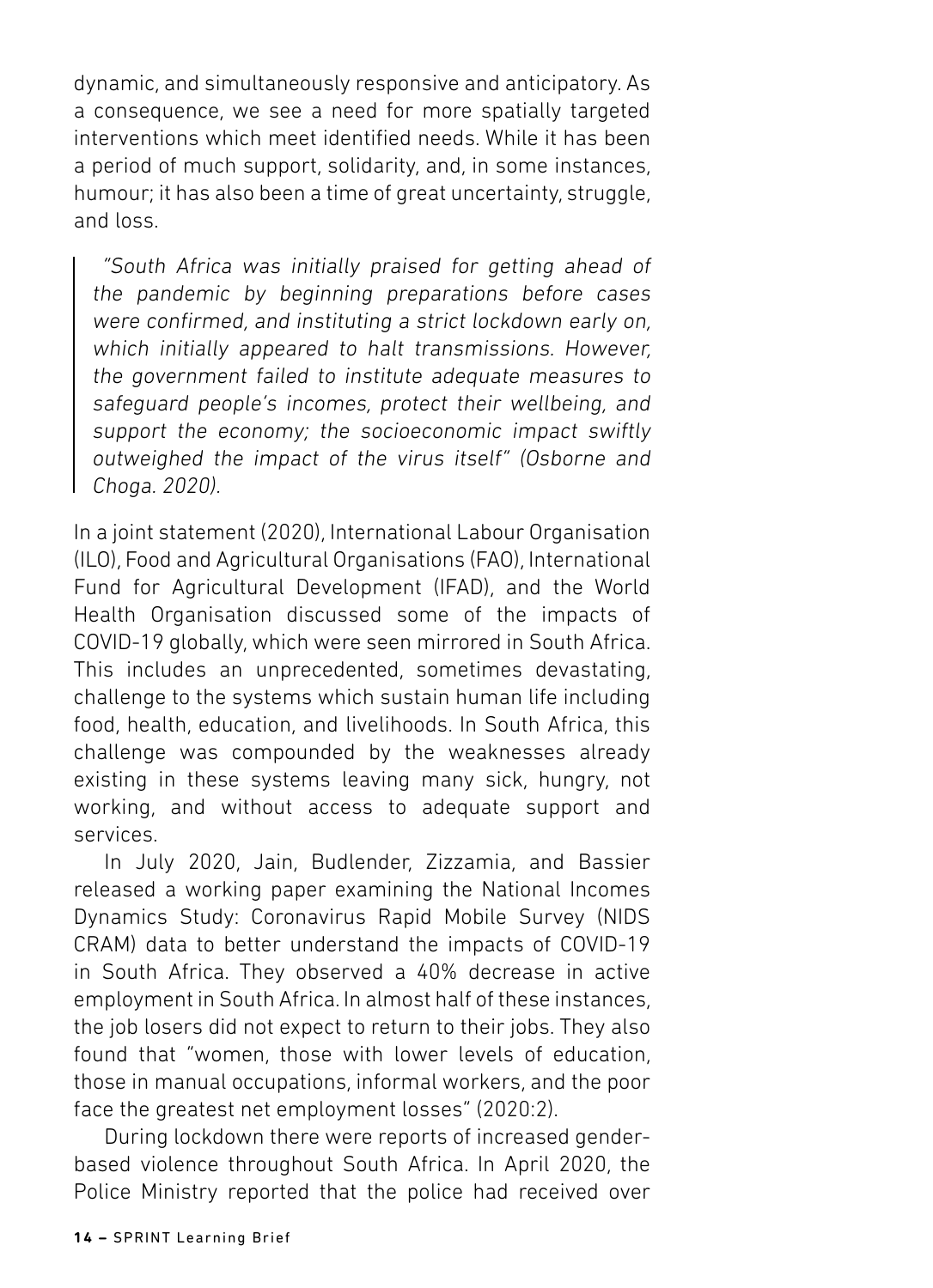1: Brigadier Mathapelo Peters (Acting Police Ministry Spokesperson) for South African Police Service (SAPS). Media Statement released on 05 April 2020.

 $\overline{\phantom{0}}$ 



2 300 calls/complaints between 27 – 31 March 2020 and that between the period January 2020 and March 2020 the number of calls/complaints was 15 924.**<sup>1</sup>**

In November 2020, Basic Education Minister, Angie Motshekga, stated that more than 300,000 primary school pupils have possibly dropped out of primary schools across South Africa (Masweneng. 2020). By January 2021, Basic Education Director-General, Mathanzima Mweli, reported that 15% of learners "could not be accounted for in the system" (Govender. 2021). While investigations into the number and causes for absenteeism and dropouts are ongoing, it is believed this is partially caused by the costs of sending children to school (including fees, transport, materials), especially when there has been extensive job loss; the intermittent schedule or home-schooling mechanisms (including online schooling which is inaccessible for many); or that older school children no longer see the benefit in attending school for securing a livelihood.

Another impact of COVID-19 in South Africa can be seen in the way that it impacted people living in South Africa emotionally and psychologically. The unknown nature or trajectory of the pandemic left many feeling isolated and stressed and there was an increasing awareness of the importance of social support systems to address immediate needs and to foster and grow solidarity and connection. One

#### **Community Action Networks**

Community Action Networks (CANs) are groups of people who take part in the design and delivery of services by collectively engaging about issues of a community and taking action. The CAN is envisioned to build on the existing strength and ability of the community, without needing external support. During COVID-19, there was an increase in CANs who would, for example, organize grocery shopping for vulnerable persons and feeding schemes. example of this is the number of Community Action Networks (CANs) that were formed during lockdown.

Another impact of COVID-19 was the challenge and in some instances adaption, of the regulatory rules and systems. An example of this is Government Gazette No. 43167 which called for a cessation of evictions during lockdown. While its implementation was uneven, it set an interesting principle and to some, offered much-needed security.

As South Africa has moved through the different phases of the COVID-19 pandemic and the subsequent lockdown, we have come to have a better understanding of the virus, its growing and dynamic impact, and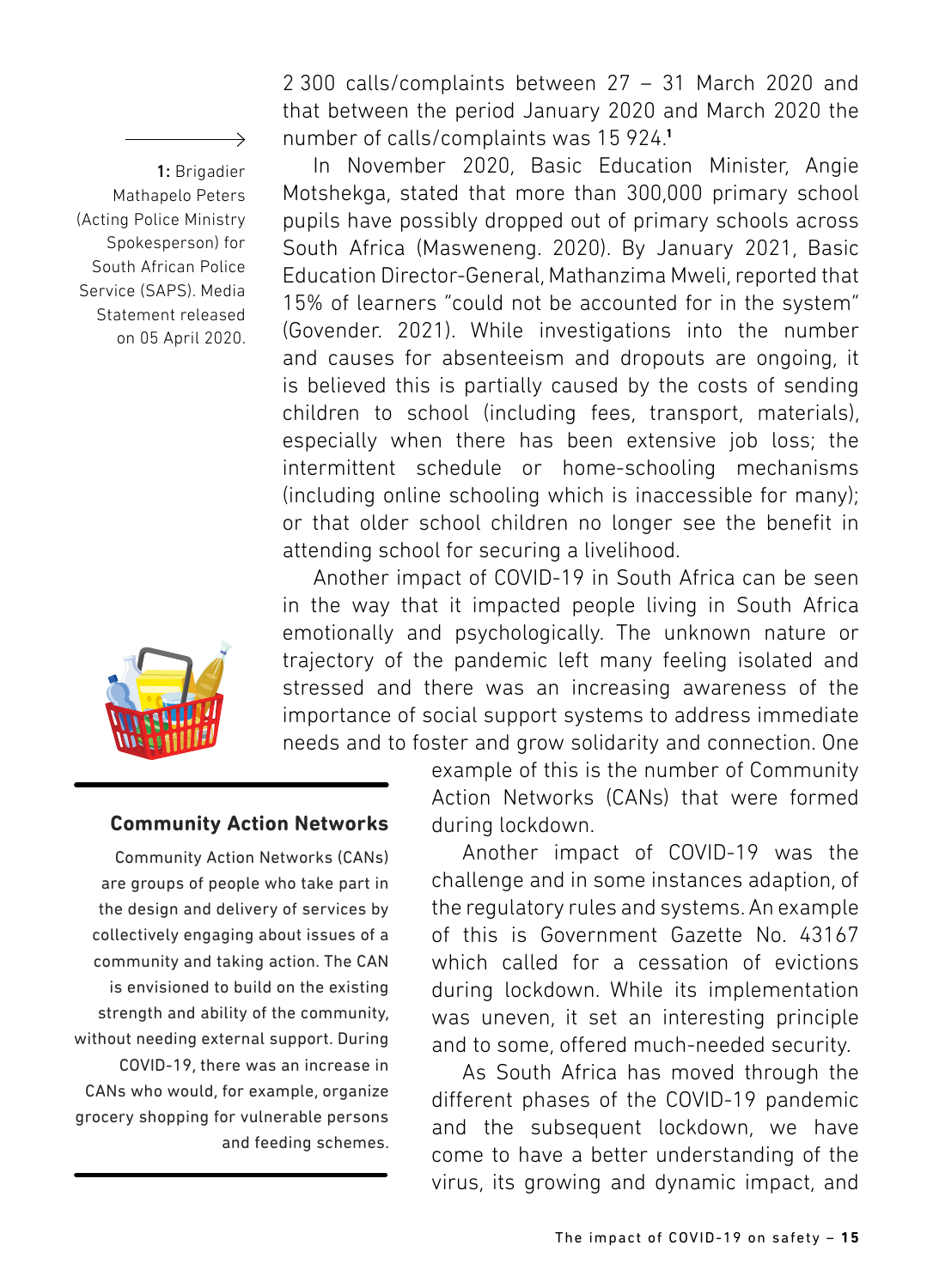the different interventions needed. Through this process, we have watched the ebb and flow of violence and how it is experienced in South Africa. For example, the complex relationship between violence and the consumption of alcohol and how the rate of violence decreased when alcohol was banned (Child. 2020) or how for some school children the closure of schools has meant being locked up at home with their abusers without the relief of school (McManus and Ball. 2020).

### CIVIL SOCIETY'S RESPONSE TO COVID-19

CSOs have played an important role in South Africa's response to COVID-19. Their existing networks and relationships of trust, together with their ability to work across many sectors have meant CSOs are placed to rapidly respond to dynamic, emerging priorities including loss of livelihoods, food insecurity, inadequate sanitation, increased gender-based violence, and more.

The work of government officials, who are often restrained by bureaucracy and whose current ways of working "emphasises standardisation and control", have benefited from the information that CSOs can gather and the supply chains CSOs can activate (Hamann et al. 2020).

### THE IMPACT OF COVID-19 IN THE WORK OF VIOLENCE AND CRIME PREVENTION

When asked to share about how COVID-19 is affecting issues of safety, violence, and crime, there were similar issues clustered around topics including: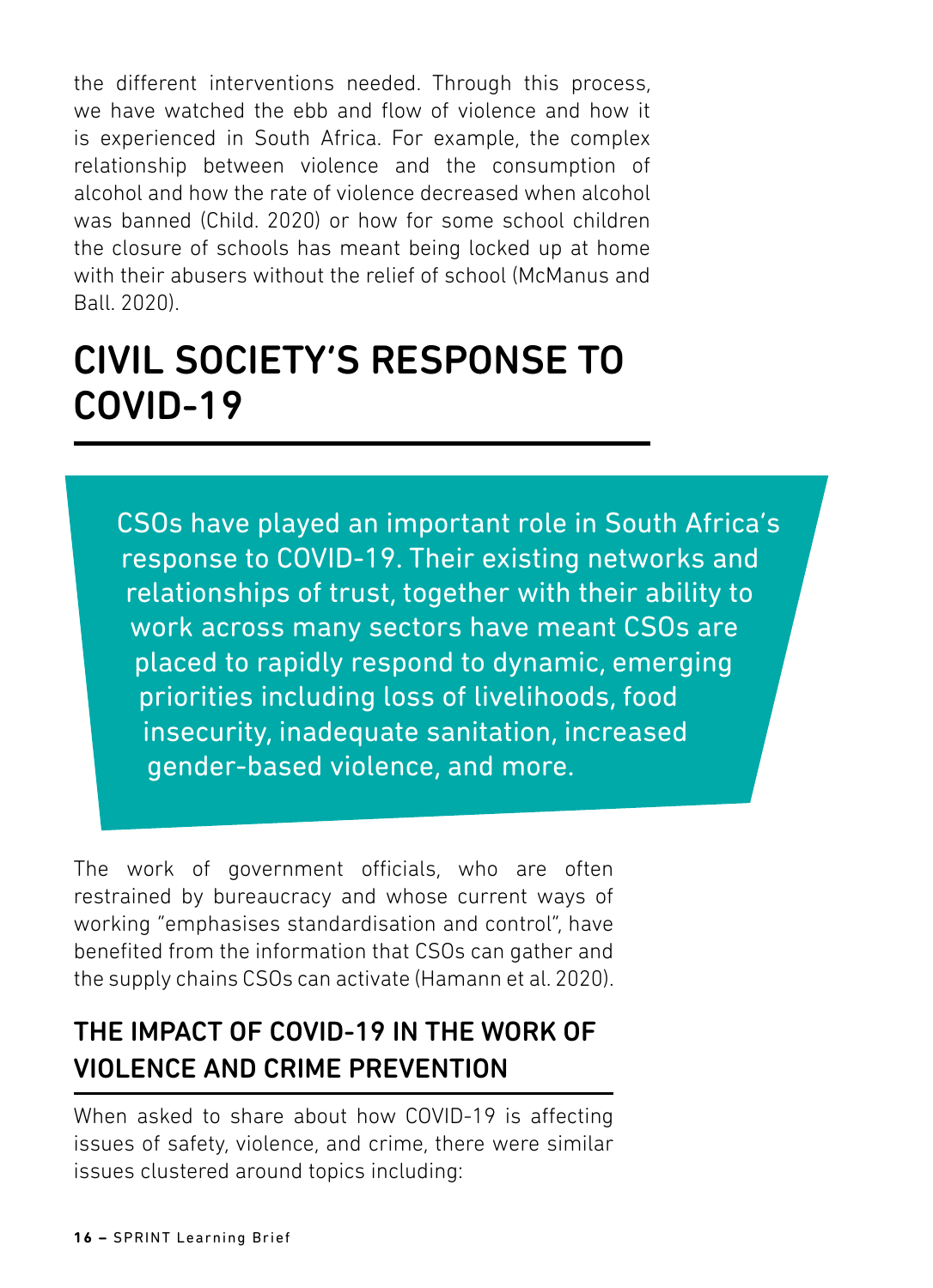- Joblessness, unemployment, loss of income, job insecurity
- Hunger and food insecurity
- Gender-based violence, violence against children, sexual violence, and abuse of children
- Increase in crime
- Youth dropping out of school and youth vulnerability to gangsterism
- Increased inequality and reduced social cohesion
- Increased police brutality and clearing of occupied land
- Stress, uncertainty, anxiety, and mental health

Many of the issues that emerged are interrelated: for example, the loss of livelihood and a lack of viable alternatives. This has meant that for some people crime has become the only apparent option or that they've had to become innovative and created alternative income, such as the system of charging protection fees.

Gender-based and domestic violence was a common observation raised in the session with one participant commenting that for many people their place of safety from violence was their work and so under lockdown those individuals are instead confined with their abusive partners. Another participant shared that it has been evident that the increased frustration during lockdown from being at home and possibly unemployed, increases the incidence of violence as frustration is taken out on partners and/or children.

Another issue highlighted in the discussion is that of access to services including how many people haven't been able to access clinics, despite critical conditions, with no alternative ways to access medication.

Issues of access to accessible, good quality water, sanitation, and hygiene (WASH) systems are not only necessary in normal living but essential in guarding against COVID-19. One issue that was raised is that informative messaging at the beginning of lockdown in South Africa was based on the assumption that citizens have regular access to clean, running (indoor) water and didn't include those who have irregular access to water, rely on water tanks, or share WASH facilities between 30-50 families. Temporary interventions included the roll-out of water services, particularly water tanks. In some instances, COVID-19 responses have led to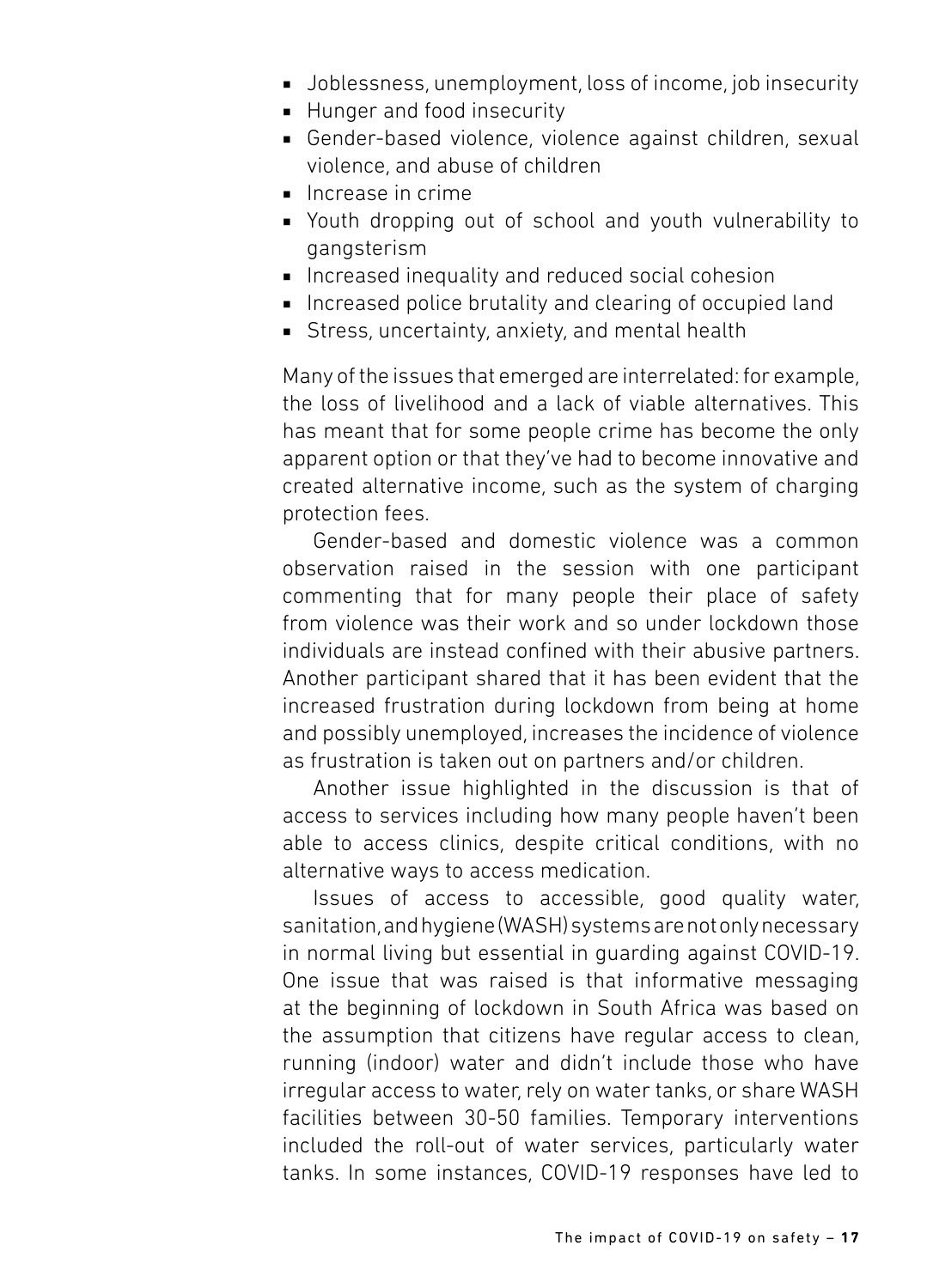improvement to some basic services, and while positive, the question arises of how sustainable these changes are as the pandemic continues.

#### WAYS OF WORKING

For some organisations, the COVID-19 pandemic has meant interpreting the work they've been doing from the perspective of COVID-19 to, for example, promote improved basic service delivery in informal settlements. COVID-19 has necessitated

that some CSOs move "quite intentionally beyond our scope of work" to respond to the immediate emerging needs arising from COVID-19. Examples of this include raising awareness about COVID-19 prevention and relief provision through emergency responses, including food parcels.

The third stream of work includes analysing the institutional responses to COVID-19 and working in parallel to support and build the COVID-19 has necessitated that some CSOs move "quite intentionally beyond our scope of work" to respond to the immediate emerging needs arising from COVID-19.

capacity of officials and community leaders. There was a realisation that in this isolated space there was a need to create linkages between community leaders within their settlements as well as across networks and communities. Beyond meeting the immediate needs – by providing food parcels, PPE, and data to enable community leaders to support vulnerable homes, communicate more effectively with each other, and share stories – CSOs have also helped provide cohesion and build solidarity in a space where people were feeling disconnected.

Another component of this support during a time of isolation and struggle was using feedback loops and focus groups. In these discussions, community members have the opportunity to raise issues – which they saw as greatly beneficial.

Given the restrictions around face-to-face engagements, some organisations have had to shift their engagements to virtual platforms utilising social media and other virtual engagement mechanisms. In some instances, this includes offering participants mobile data so that they can message,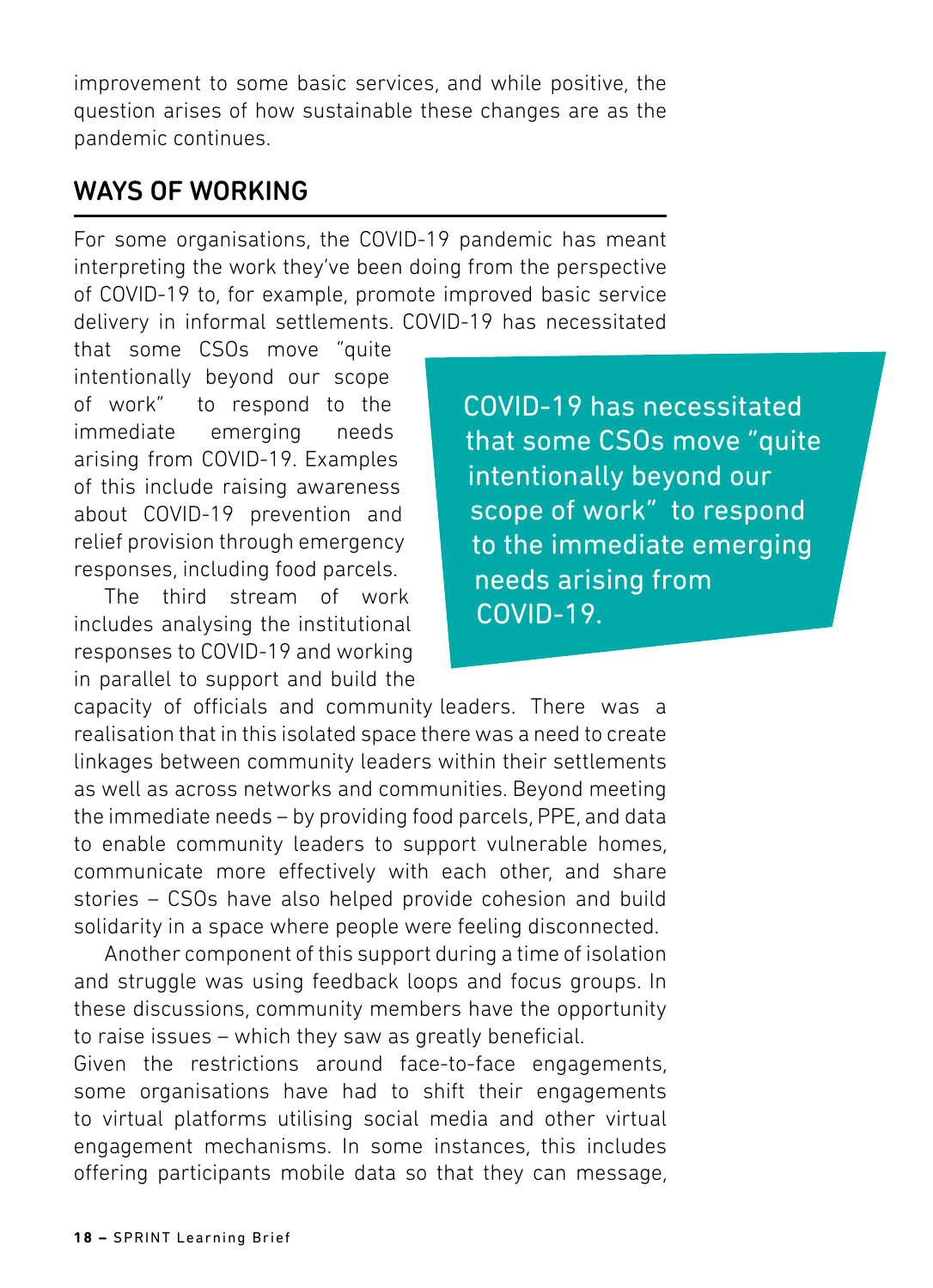voice call, or video call and participate in one-on-one or group sessions. Difficulties with this shift in operation include persistent connectivity issues, but also that participants need access to smartphones which enable platforms like WhatsApp, electricity to charge their phones and to be available during sessions.

#### MOVING INTO THE "NEW NORMAL"

From rapid emergency responses to deep engagement and solidarity building, the response to COVID-19 has been an incredible period of hard work, innovation, adaptability, and learning. These adjustments, or in some instances complete shifts, to content and ways of working have occurred during a global pandemic of a novel virus and so for many have come at a time of change, stress, and hardship.

As the South African economy continues to struggle, CSOs in South Africa are raising concerns about how they will meet more, and increasingly complex, needs. In 2020, a survey of 1015 CSOs from across Africa by African NGOs and EPIC-Africa

As the South African economy continues to struggle, CSOs in South Africa are raising concerns about how they will meet more, and increasingly complex, needs.

revealed that 69.34% of responding CSOs has already reduced or cancelled their operations and 71.58% believed that "governments had failed to recognize and utilize local CSOs' skills, experience and networks in response to COVID-19" (SANGONET. 2020).

The context of needing to do more with less, and feeling that your contribution is not being fully recognised or leveraged is a difficult one in which to determine the best

course to respond to existing needs, prepare for emerging needs and make sure not to lose what was gained through COVID-19 responses.

"Importantly, there are no templates or "best practice" responses. Each activist group or initiative will need to negotiate its own responses to these tensions, taking into account their local context and priorities" (Surmeier et al. 2020).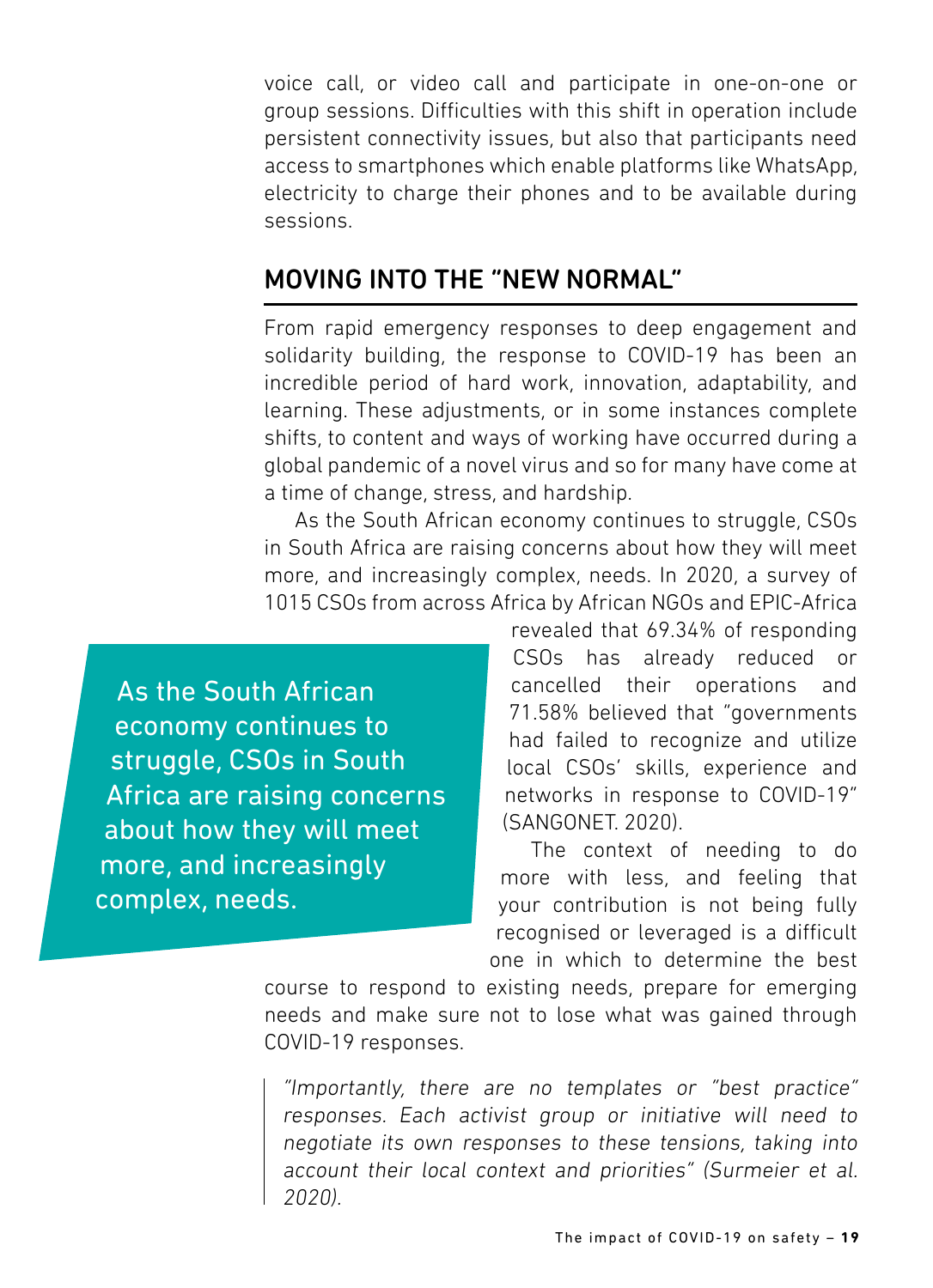In considering the impact of COVID-19 on safety, wellbeing, and vulnerability to violence and crime; the impact of COVID-19 in South Africa; and the response by CSOs, it is evident that there have been many complex issues and impacts of COVID-19.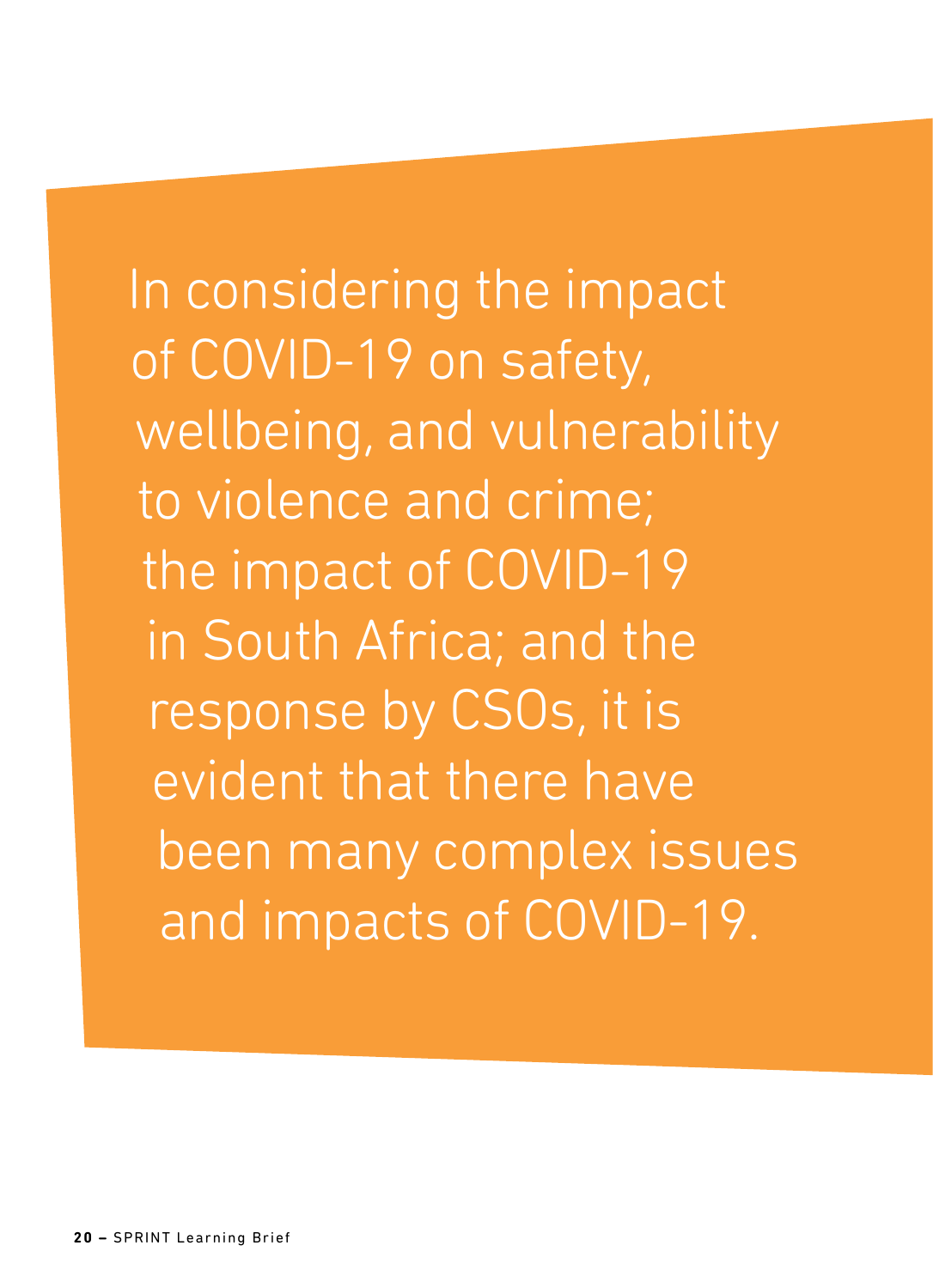# KEY MESSAGES

**In addressing the complex issues and impacts of COVID-19, spatially targeted responses that address specific factors of risk and vulnerability, i.e. ABVPI, can have a positive impact on where people live, work, and play. To enable this, there are four key areas of intervention.**

The first is the need to meet basic needs of people living in South Africa, including food security and people living free of violence and crime, through the provision of basic services and relief through an adaptive and responsive system of support. This system should utilise existing and emerging structures both within government structures but also utilise, grow and strengthen the work of CSOs, to provide spatially targeted responses.

Secondly, the ongoing recognition of the importance of social cohesion and solidarity building both in immediate relief and in longer-term system change, especially in the current context of anxiety, stress, uncertainty, and opportunity is critical.

Thirdly, innovation and key lessons learned during the response to the COVID-19 pandemic should be captured and examined. Key areas of focus including new and emerging roles played by different actors, innovations in systems, opportunities for systemic evolution, and key entry points for sustainable impact, as seen in integrated area-based violence prevention interventions (ABVPI).

Finally, Institutionalisation is essential for taking forward these recommendations and ensuring there is sufficient policy support and resources available to implement areabased violence prevention interventions and meet needs.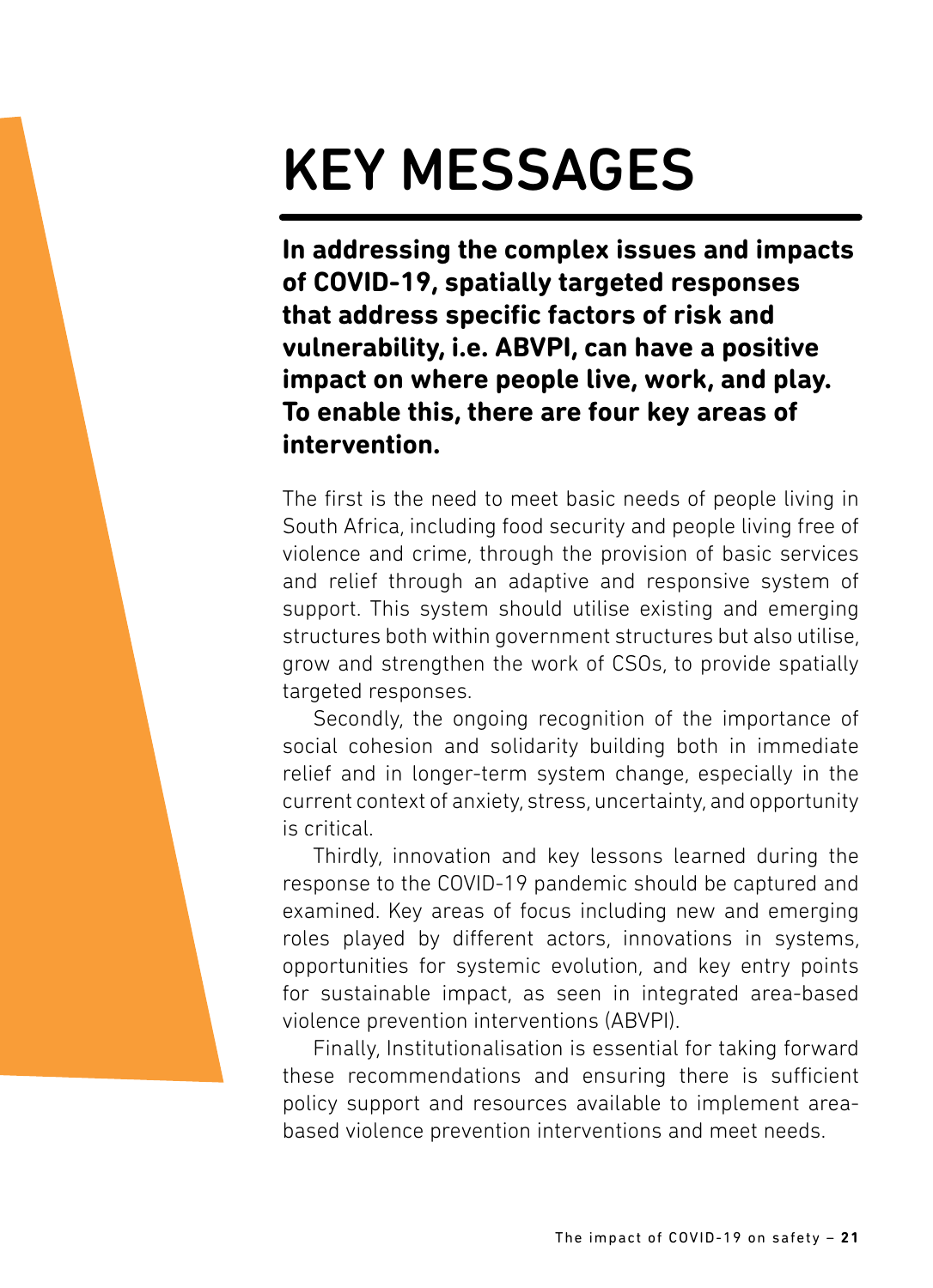COVID-19 has had a massive impact on the lives of people in South Africa including loss of livelihoods, illness, and increased vulnerability. It has put a strain on several already overburdened systems and by doing so, has highlighted areas for urgent support as well as unique opportunities for innovation.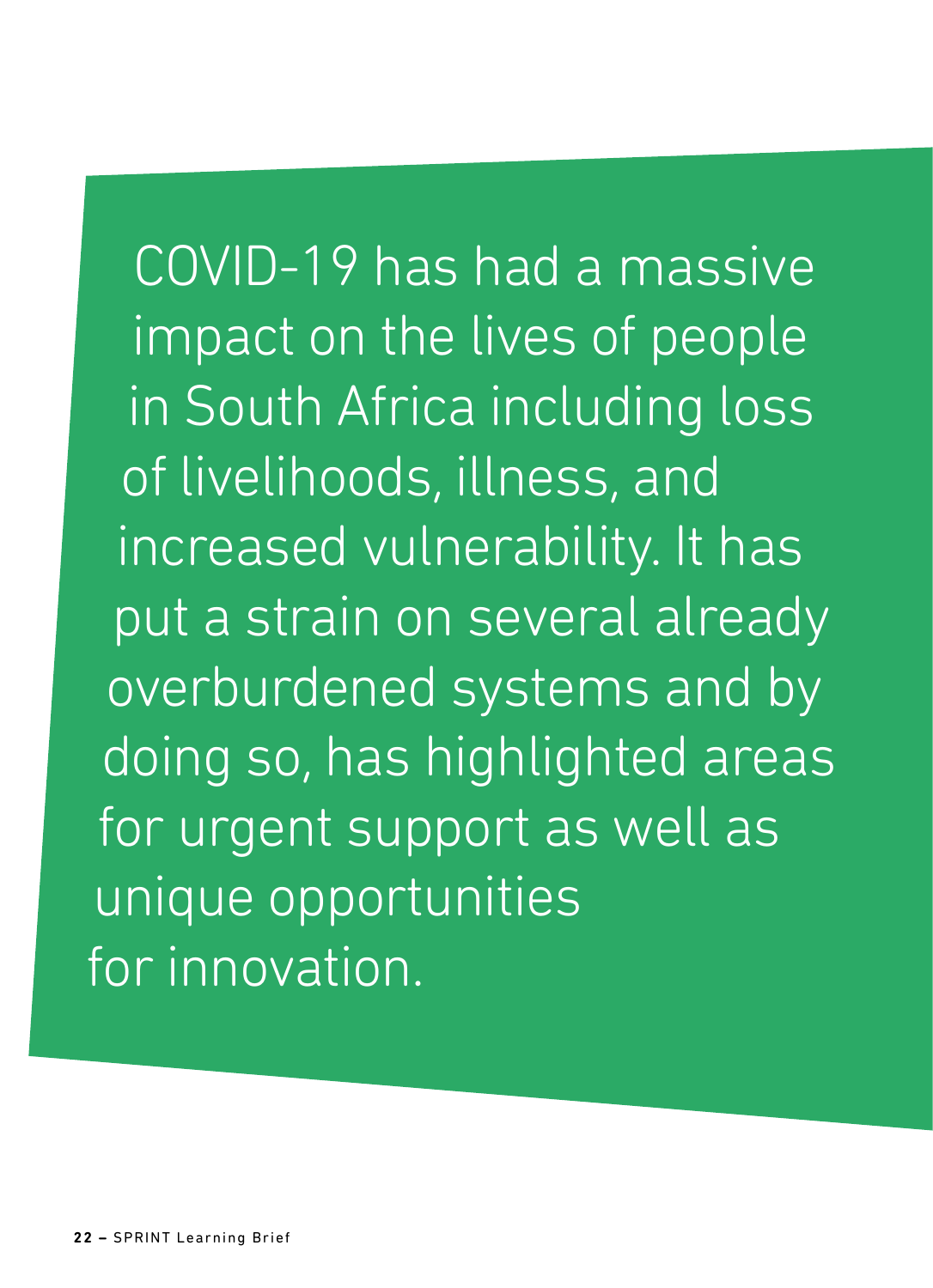# **CONCLUSION**

**COVID-19 has had a massive impact on the lives of people in South Africa including loss of livelihoods, illness, and increased vulnerability. It has put a strain on several already overburdened systems and by doing so, has highlighted areas for urgent support as well as unique opportunities for innovation.** 

Civil society has played an important role in responding to COVID-19 and working in parallel and coordinating with local government efforts. It is important that we utilise platforms, such as the SPRINT Learning Network, to reflect on good practice and how this can be carried forward into the 'new normal'. This becomes especially important when we reflect on the resource constraints moving forward and as civil society determines how to meet emerging and growing needs.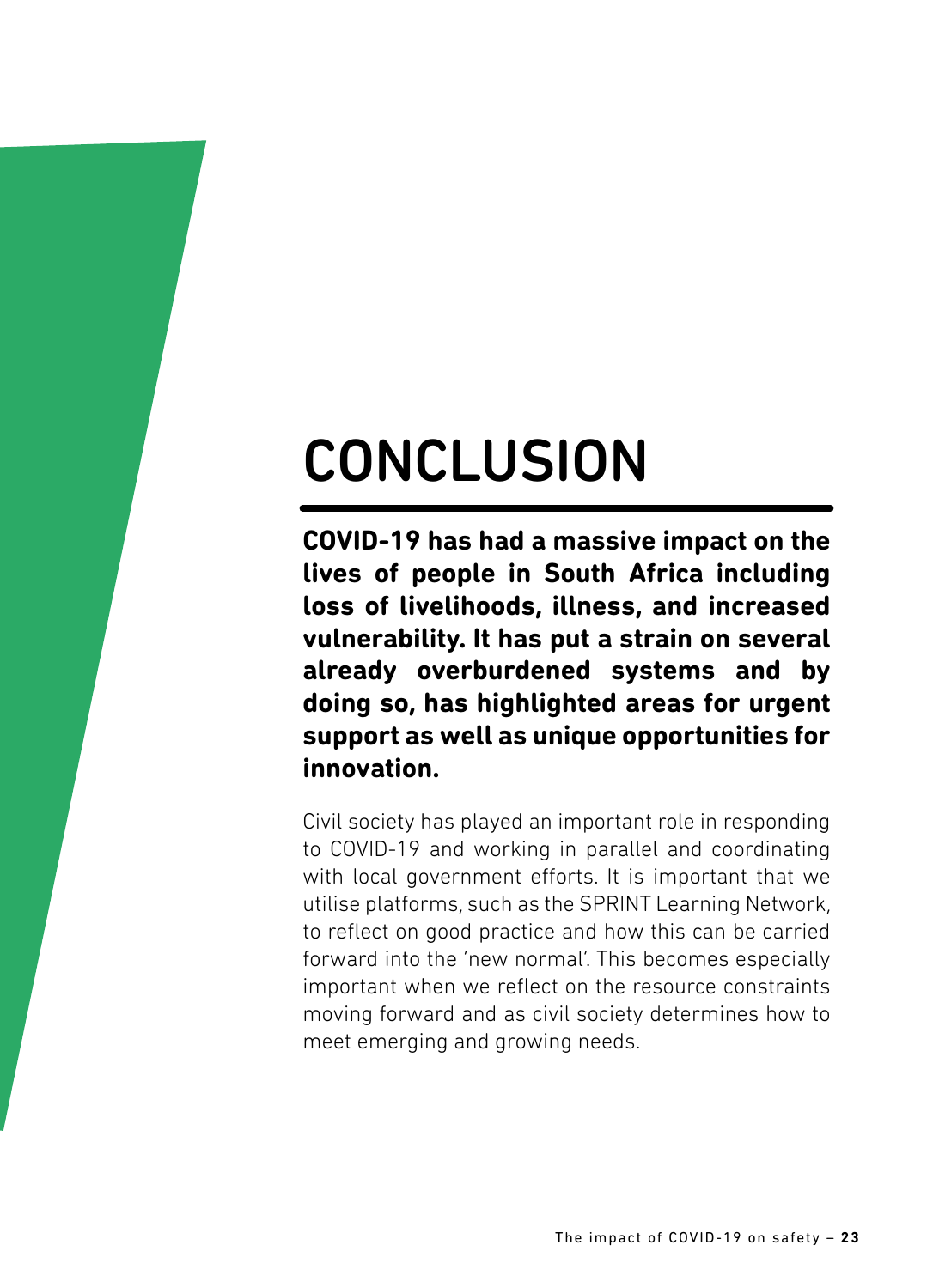#### **REFERENCES**

- Child, K. 2020. Is SA's booze ban actually working? South Africa: Business live financial mail. https://www.businesslive.co.za/fm/ features/2020-04-17-is-sas-booze-ban-actually-working/
- Govender, P. 2021. COVID-19 likely to send school dropout rate soaring. South Africa: Times Live. https://www.timeslive.co.za/ sunday-times/news/2021-01-17-covid-19-likely-to-send-schooldropout-rate-soaring/
- Hamann, R., 2020. Civil society groups that mobilised around COVID-19 face important choices. South Africa: The Conversation. https://theconversation.com/civil-society-groups-that-mobilisedaround-covid-19-face-important-choices-140989
- Hamann, R., A. Surmeier, J. Delichte, S. Drimie. 2020. Local networks can help people in distress: South Africa's COVID-19 response needs them. South Africa: The Conversation. https:// theconversation.com/local-networks-can-help-people-in-distresssouth-africas-covid-19-response-needs-them-138219
- Jain, R., J. Budlender, R. Zizzamia and I. Bassier. 2020. The labor market and poverty impacts of COVID-19 in South Africa. Working Paper Series No. 264. Southern African Labour and Development Research Unit, Cape Town, South Africa. http://www.opensaldru. uct.ac.za/bitstream/handle/11090/980/2020\_264\_Saldruwp. pdf?sequence=1
- Kiewit, L. 2020. High court declares the City of Cape Town's lockdosn evictions illegal. South Africa: Mail and Guardian. https:// mg.co.za/news/2020-08-25-high-court-declares-the-city-of-capetowns-lockdown-evictions-illegal/
- Masweneng, K. 2020. More than 300,000 pupils may have 'dropped out' of primary school during pandemic. South Africa: Times Live. https://www.timeslive.co.za/news/south-africa/2020-11-23 more-than-300000-pupils-may-have-dropped-out-of-primaryschool-during-pandemic/
- McManus, M. and E. Ball. 2020. Locked down again: the 'invisible' children in need of protection from abuse. The Conversation. https://theconversation.com/locked-down-again-the-invisiblechildren-in-need-of-protection-from-abuse-146725
- Osborne, C and Choga, P. 2020, Confronting COVID: How Civil Society is Responding Across Countries. South Africa: Center for Economic and Social Rights. https://www.cesr.org/confrontingcovid-how-civil-society-responding-across-countries-south-africa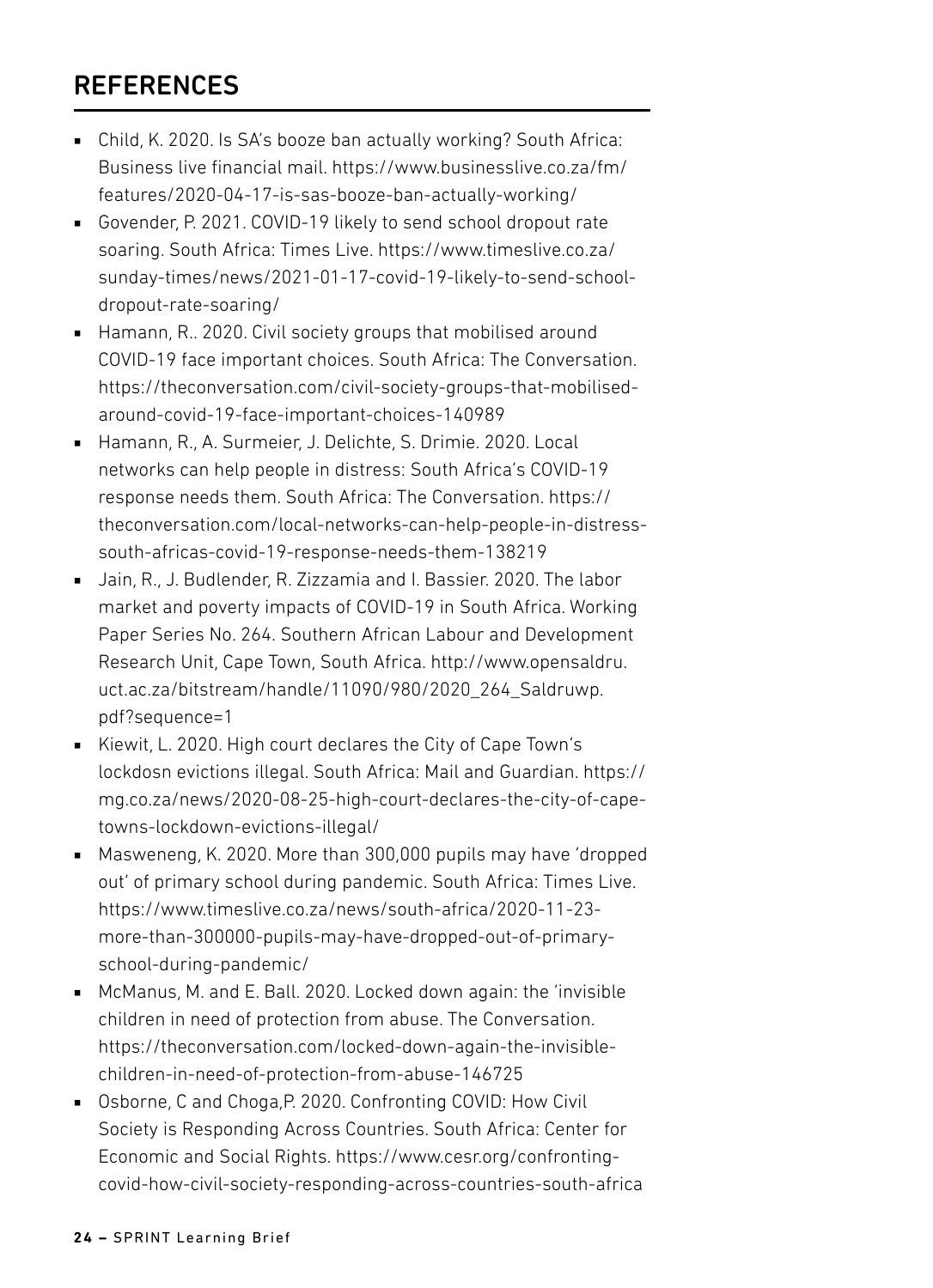- Saferspaces. 2020. What is the situation in South Africa. Pretoria: GIZ VCP. https://www.saferspaces.org.za/ understand/entry/what-is-the-situation-in-south-africa
- SANGONET. 2020. New Report The Impact of COVID-19 on African Civil Society Organisations. South Africa: SANGONET. http://www.ngopulse.org/blog/2020/06/30/new-report-– impact-covid-19-african-civil-society-organizations
- World Health Organisation, 13/08/20. Impact of COVID-19 on people's livelihoods, their health and our food systems. WHO. https://www.who.int/news/item/13-10-2020-impact-of-covid-19-on-people%27s-livelihoods-their-health-and-our-foodsystems
- World Health Organisation. 29/12/20. Weekly epidemiological update – 29 December 2020. WHO. https://www.who.int/ publications/m/item/weekly-epidemiological-update---29 december-2020

The dynamic nature of the COVID-19 pandemic and the complex nexus of emerging and amplified development issues has meant that responses have to be integrated, dynamic, and simultaneously responsive and anticipatory.